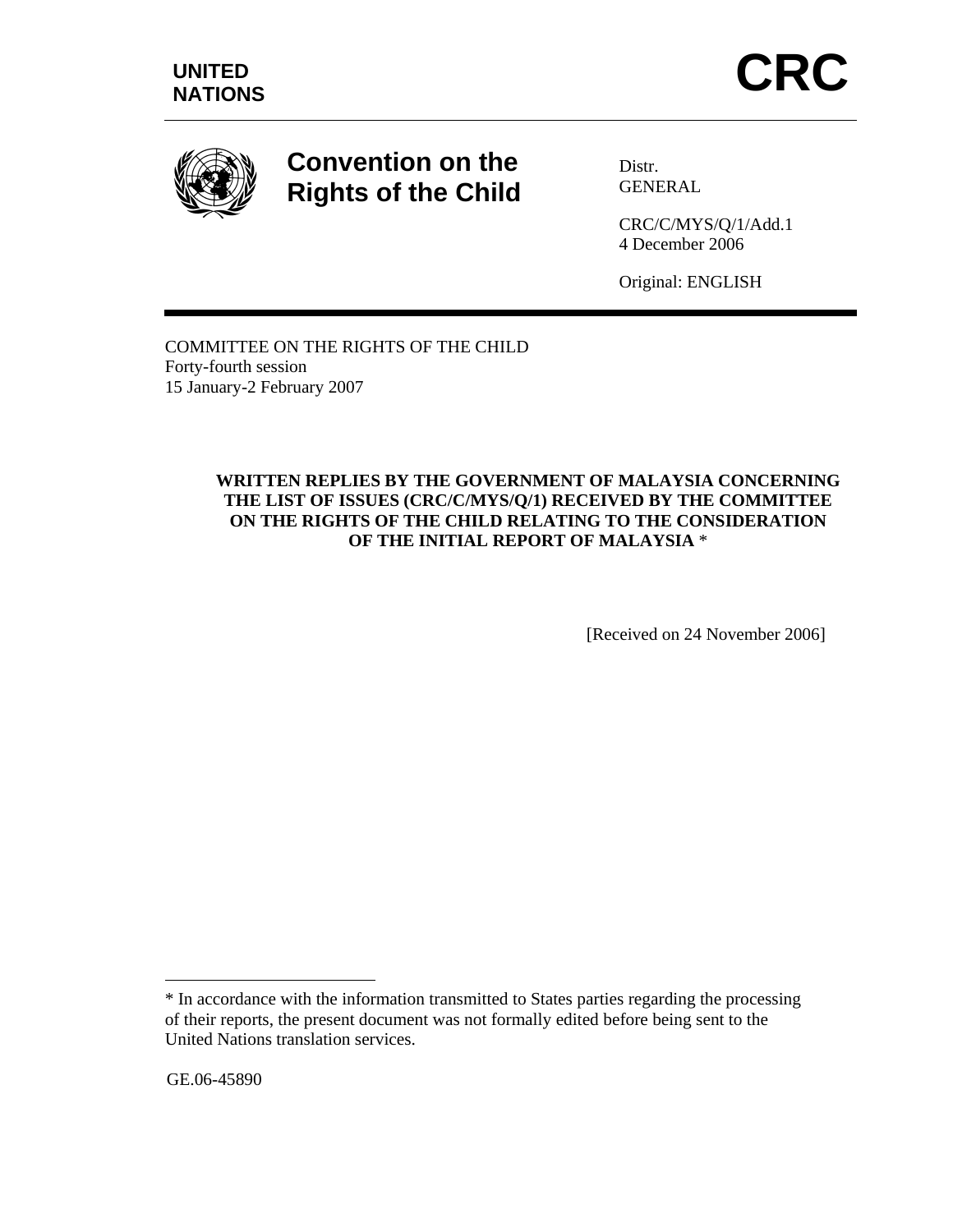#### **IMPLEMENTATION OF THE CONVENTION ON THE RIGHTS OF THE CHILD**

#### **Responses to the list of issues to be taken up in connection with the consideration of the initial report of MALAYSIA**

#### **A. Data and statistics, if available**

#### **1. Please provide disaggregated statistical data (by sex, age groups, ethnic groups,urban and rural areas) covering the years 2003, 2004 and 2005 on the number and percentage of children under18 living in Malaysia.**

| <b>Year</b><br>Age | 2003<br>(2000) | 2004<br>(2000) | 2005<br>(2000) | 2006<br>(2000)<br>(Estimate) |
|--------------------|----------------|----------------|----------------|------------------------------|
| $\boldsymbol{0}$   | 617.5          | 625.2          | 634.5          | 638.7                        |
| $\mathbf{1}$       | 604.5          | 612.8          | 622.6          | 627.4                        |
| $\overline{2}$     | 592.4          | 600.9          | 610.8          | 616.1                        |
| 3                  | 581.0          | 589.3          | 599.1          | 604.6                        |
| $\overline{4}$     | 570.7          | 578.6          | 588.0          | 593.6                        |
| 5                  | 564.6          | 573.9          | 582.7          | 594.9                        |
| 6                  | 555.6          | 563.9          | 571.8          | 582.0                        |
| 7                  | 548.5          | 556.1          | 563.4          | 572.3                        |
| 8                  | 543.1          | 550.5          | 557.5          | 565.7                        |
| 9                  | 538.3          | 545.6          | 552.5          | 560.4                        |
| 10                 | 531.2          | 535.8          | 540.8          | 547.4                        |
| 11                 | 526.2          | 530.5          | 535.3          | 542.1                        |
| 12                 | 520.4          | 524.6          | 529.2          | 536.1                        |
| 13                 | 513.7          | 517.8          | 522.4          | 529.2                        |
| 14                 | 506.0          | 510.1          | 514.8          | 521.5                        |
| 15                 | 515.4          | 522.4          | 528.6          | 534.5                        |
| 16                 | 507.2          | 514.0          | 520.0          | 525.8                        |
| 17                 | 496.9          | 503.2          | 508.8          | 514.5                        |
| 18                 | 483.3          | 488.8          | 493.7          | 499.3                        |
| <b>Total</b>       | 10, 316.5      | 10, 444.2      | 10, 576.5      | 10,706.0                     |

The Population of Children in Malaysia (2003-2006)

*Source : Department of Statistic*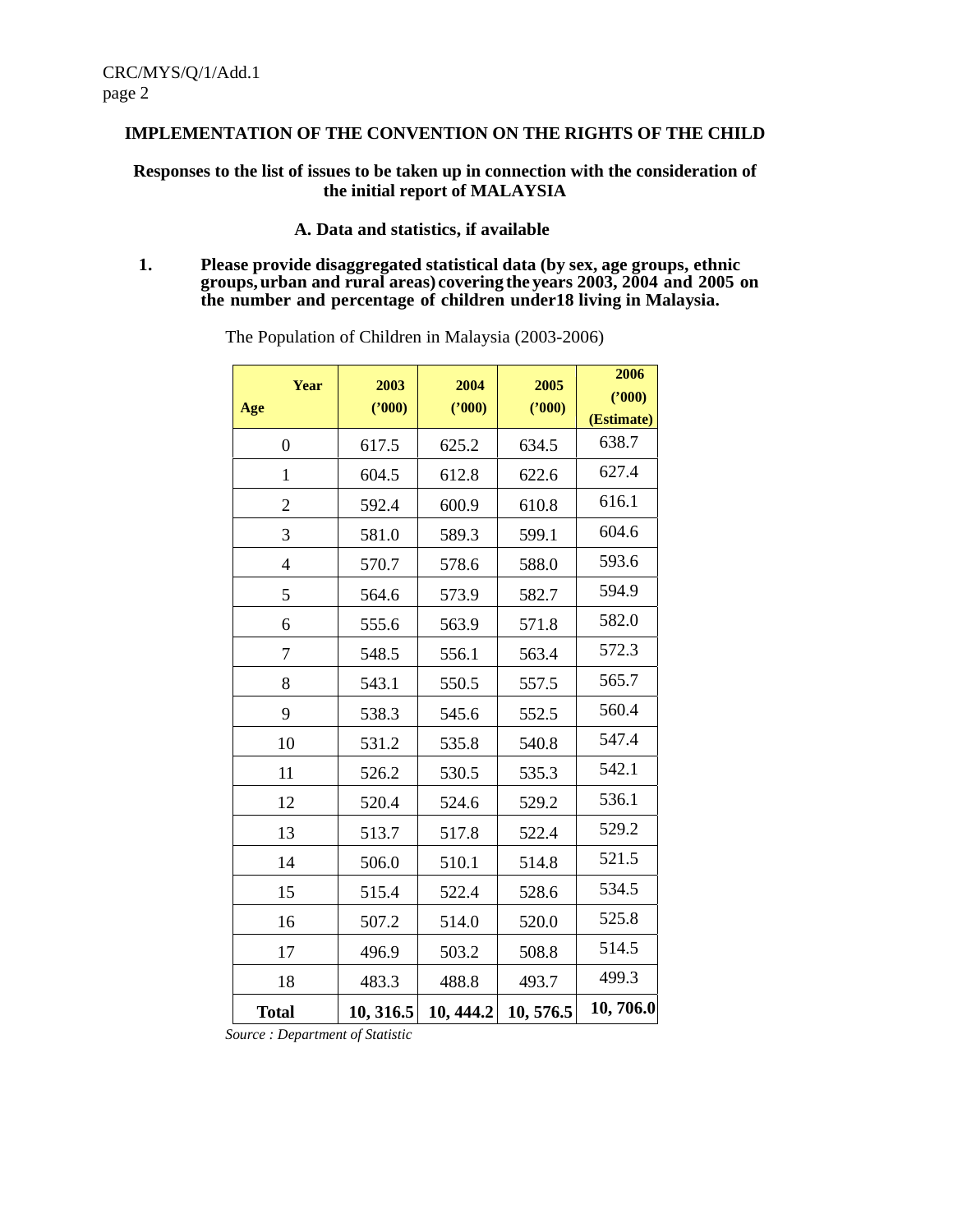| <b>Year</b>                        | 2003     | 2004     | 2005     | 2006     |
|------------------------------------|----------|----------|----------|----------|
| Total Number of<br>Children ('000) | 10,316.5 | 10,444.2 | 10,576.5 | 10,706.0 |
| <b>Total Population</b><br>(000)   | 25,050.0 | 25,580.0 | 26,127.7 | 26,600.0 |
| % of Children                      | 41.2     | 40.8     | 40.5     | 40.2     |

- **2. In the light of article 4 of the Convention, please provide disaggregate data on budget allocations and trends (in absolute figures and percentages of the national and regional budgets) for the years 2004, 2005 and 2006 regarding the implementation of the Convention evaluating also the priorities for budgetary expenditures given to the following:**
	- **a) Education (different types of education, i.e. pre-primary, primary and secondary education);**

| <b>Budget</b><br><b>Year</b> | <b>Total Education</b><br><b>Expenditure (TEE)</b><br>(RM) | <b>Total Government</b><br><b>Expenditure (TGE)</b><br>(RM) | <b>Percentage of</b><br><b>TEE</b> against<br><b>TGE</b><br>$($ %) |
|------------------------------|------------------------------------------------------------|-------------------------------------------------------------|--------------------------------------------------------------------|
| 2003                         | 26,194,824,940                                             | 109,801,554,460                                             | 23.86                                                              |
| 2004                         | 23,937,604,060                                             | 112,490,000,000                                             | 21.28                                                              |
| 2005                         | 16,719,469,500                                             | 117,444,984,600                                             | 14.24                                                              |
| 2006                         | 19,784,645,200                                             | 136,748,522,510                                             | 14.47                                                              |

 *Source: Ministry of Education*

Estimated recurrent expenditure by level/programmes

| Year | <b>Level/Programme</b> | <b>Total Expenditure</b> | Percentage $(\% )$ |
|------|------------------------|--------------------------|--------------------|
|      | Pre school             | 176,477,000              | 1.31               |
|      | Primary education      | 5,601,625,600            | 41.63              |
| 2004 | Secondary education    | 4,991,467,300            | 37.10              |
|      | Special education      | 59,369,200               | 5.38               |
|      | Pre school             | 178,061,100              | 1.31               |
| 2005 | Primary education      | 5,674,836,800            | 41.60              |
|      | Secondary education    | 5,057,590,900            | 37.07              |
|      | Special education      | 54,760,000               | 7.07               |
|      | Pre school             | 173,528,500              | 1.22               |
| 2006 | Primary education      | 6,060,289,900            | 42.66              |
|      | Secondary education    | 5,421,272,800            | 38.16              |
|      | Special education      | 56,875,800               | 7.21               |

*Source: Ministry of Education*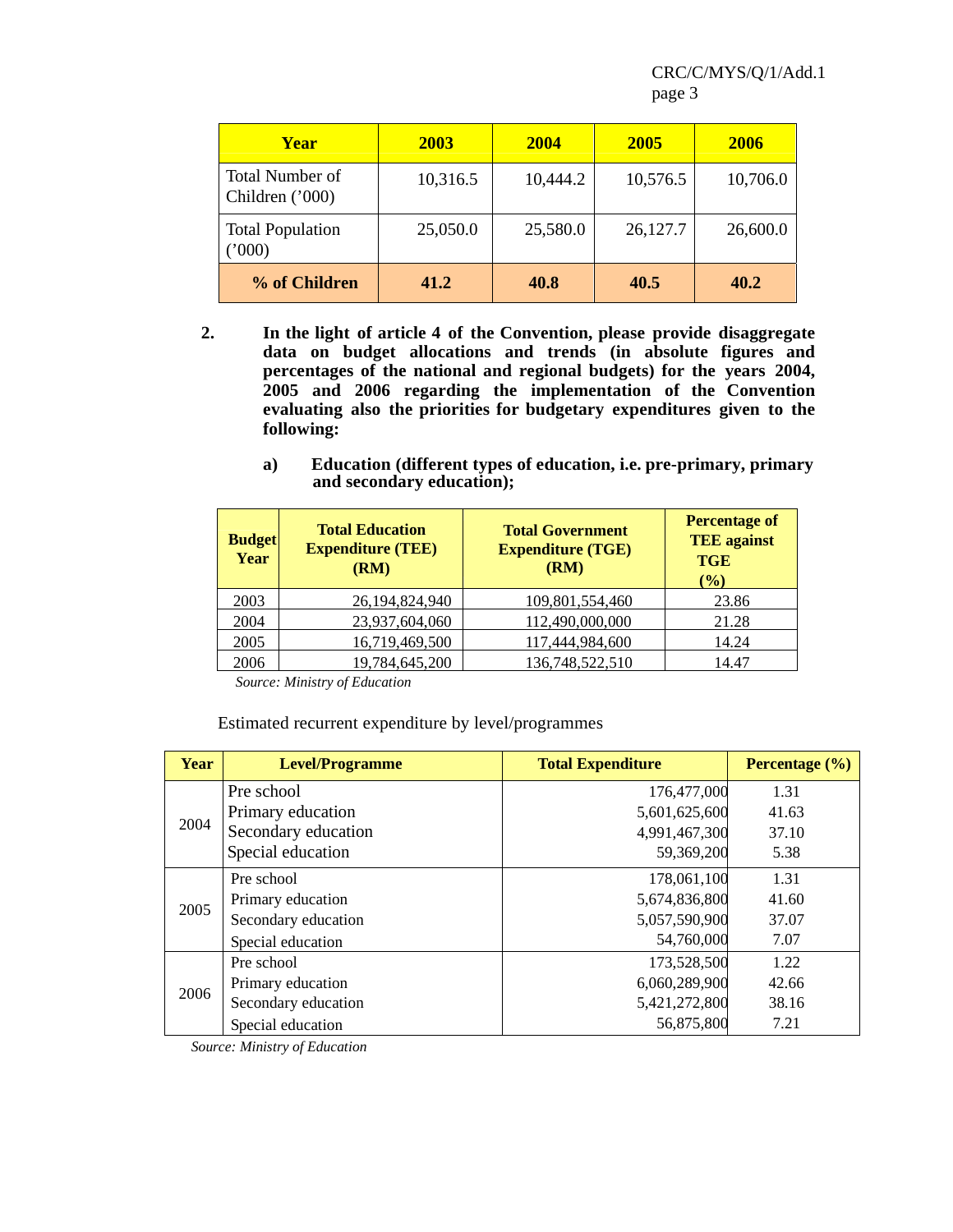**b) health care (different types of health services, i.e. primary health care, vaccination programmes, adolescent health care, HIV***/AIDS* **and other health-care services for children, including social insurance;**

| <b>Budget</b><br>Year | <b>Total Health</b><br><b>Expenditure (THE)</b><br>(RM) | <b>Total Government</b><br><b>Expenditure (TGE)</b><br>(RM) | <b>Percentage of</b><br><b>THE</b> against<br><b>TGE</b> |
|-----------------------|---------------------------------------------------------|-------------------------------------------------------------|----------------------------------------------------------|
| 2004                  | 8,997,011,200                                           | 112,490,000,000                                             | 8.00                                                     |
| 2005                  | 7,860,430,500                                           | 117,444,984,600                                             | 6.69                                                     |
| 2006                  | 8,666,195,800                                           | 136,748,522,510                                             | 6.34                                                     |

## **c) programmes and service; for children with disabilities;**

| No. | <b>Programme</b>                                     | <b>Budget (RM)</b> |               |               |
|-----|------------------------------------------------------|--------------------|---------------|---------------|
|     |                                                      | 2004               | 2005          | <b>2006</b>   |
| 1.  | Community-based<br>Rehabilitation (CBR)              | 10,173,452.00      | 11,227,532.00 | 13,192,712.00 |
| 2.  | Home for the Mentally<br>Retarded                    | 9,780,545.00       | 9,164,857.50  | 11,976,580.00 |
| 3.  | Bangi Industrial and<br><b>Rehabilitation Centre</b> | 2,394,497.00       | 2,853,647.00  | 3,051,030.00  |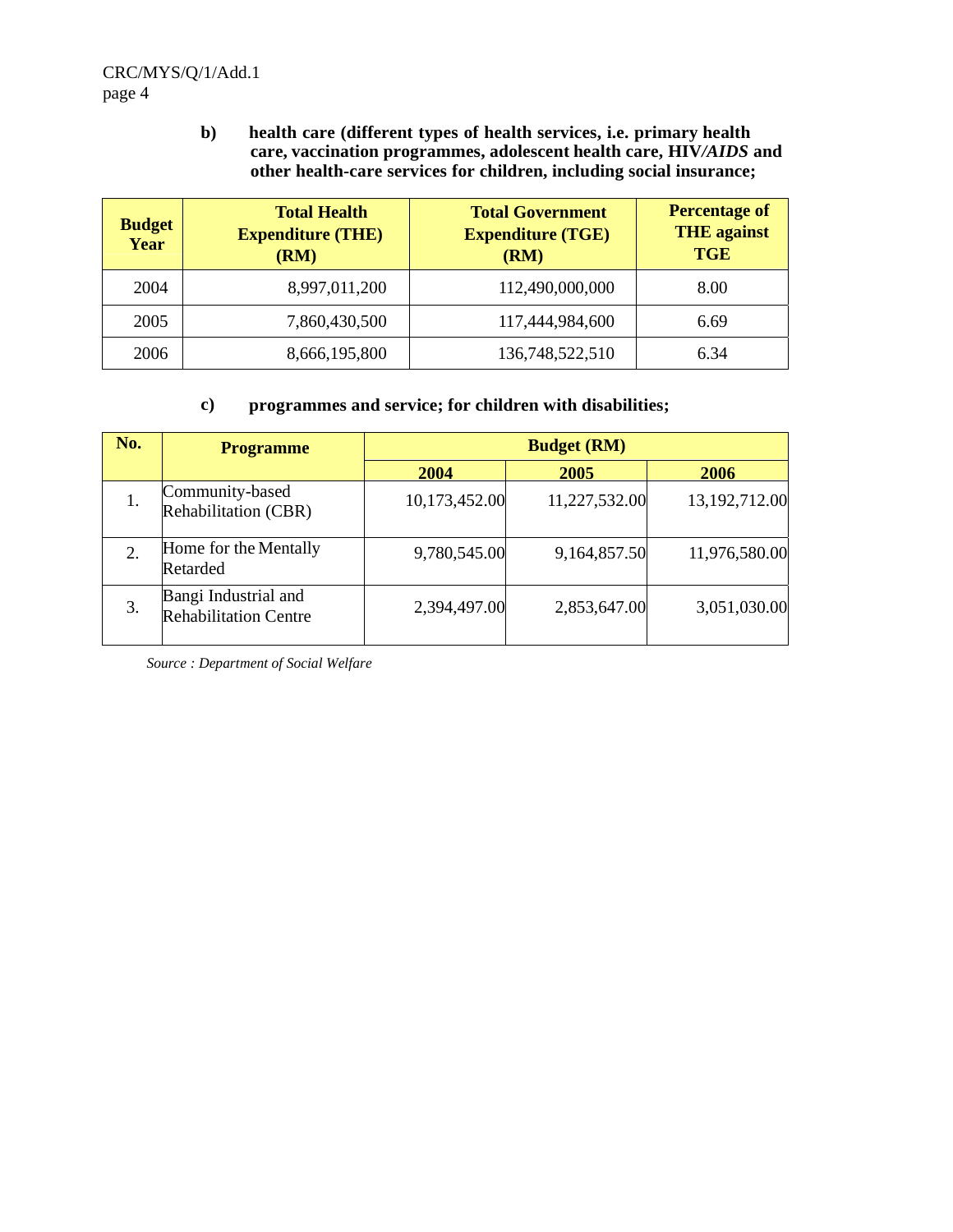| No.              | <b>Programme</b>                                                                                                                                                                                                                                                                                   |              | <b>Budget (RM)</b> |              |              |  |
|------------------|----------------------------------------------------------------------------------------------------------------------------------------------------------------------------------------------------------------------------------------------------------------------------------------------------|--------------|--------------------|--------------|--------------|--|
|                  |                                                                                                                                                                                                                                                                                                    | 2003         | 2004               | 2005         | 2006         |  |
| 1.               | <b>Foster Scheme:</b><br>Placement of children in need<br>of care and protection with<br>other families who are willing<br>to take care of them with or<br>without a view for future<br>adoption. An allowance of<br>RM250.00 per month is<br>allocated for each child placed<br>under the scheme. | n.a.         | 236,850.00         | 347,450.00   | n.a.         |  |
| 2.               | School Assistance:<br>Financial assistance for<br>school going children for<br>needy families.                                                                                                                                                                                                     | n.a.         | 3,177,888.00       | 2,003,556.00 | n.a.         |  |
| 3.               | Family Based Children's<br>Home (Cottage System<br>Children's Home)                                                                                                                                                                                                                                | n.a.         | 524,370.00         | 524,370.00   | 524,370.00   |  |
| $\overline{4}$ . | <b>Child Welfare Committees</b>                                                                                                                                                                                                                                                                    | 220,000.00   | 220,000.00         | 220,000.00   | 550,000.00   |  |
| 5.               | <b>Child Activity Centres</b>                                                                                                                                                                                                                                                                      | 1,020,000.00 | 1,020,000.00       | 1,020,000.00 | 4,500,000.00 |  |
| 6.               | <b>Child Protection Teams</b>                                                                                                                                                                                                                                                                      | 1,785,000.00 | 1,785,000.00       | 1,785,000.00 | 1,785,000.00 |  |
| 7.               | Counselling<br><b>Interactive Workshops</b>                                                                                                                                                                                                                                                        | n.a.         | 196,100.00         | 218,000.00   | 218,000.00   |  |

# **d) support programmes for families (Department of Social Welfare);**

*Source: Department of Social Welfare* 

# **e) support for children living below the poverty line;**

| No. | <b>Programme</b>                  | <b>Budget (RM)</b> |               |
|-----|-----------------------------------|--------------------|---------------|
|     |                                   | 2004<br>2005       |               |
| .,  | Financial Assistance for Children | 39,472,157.00      | 43,660,680.00 |
|     | <b>Public Assistance</b>          | 93,830,718.00      | 85,456,351.00 |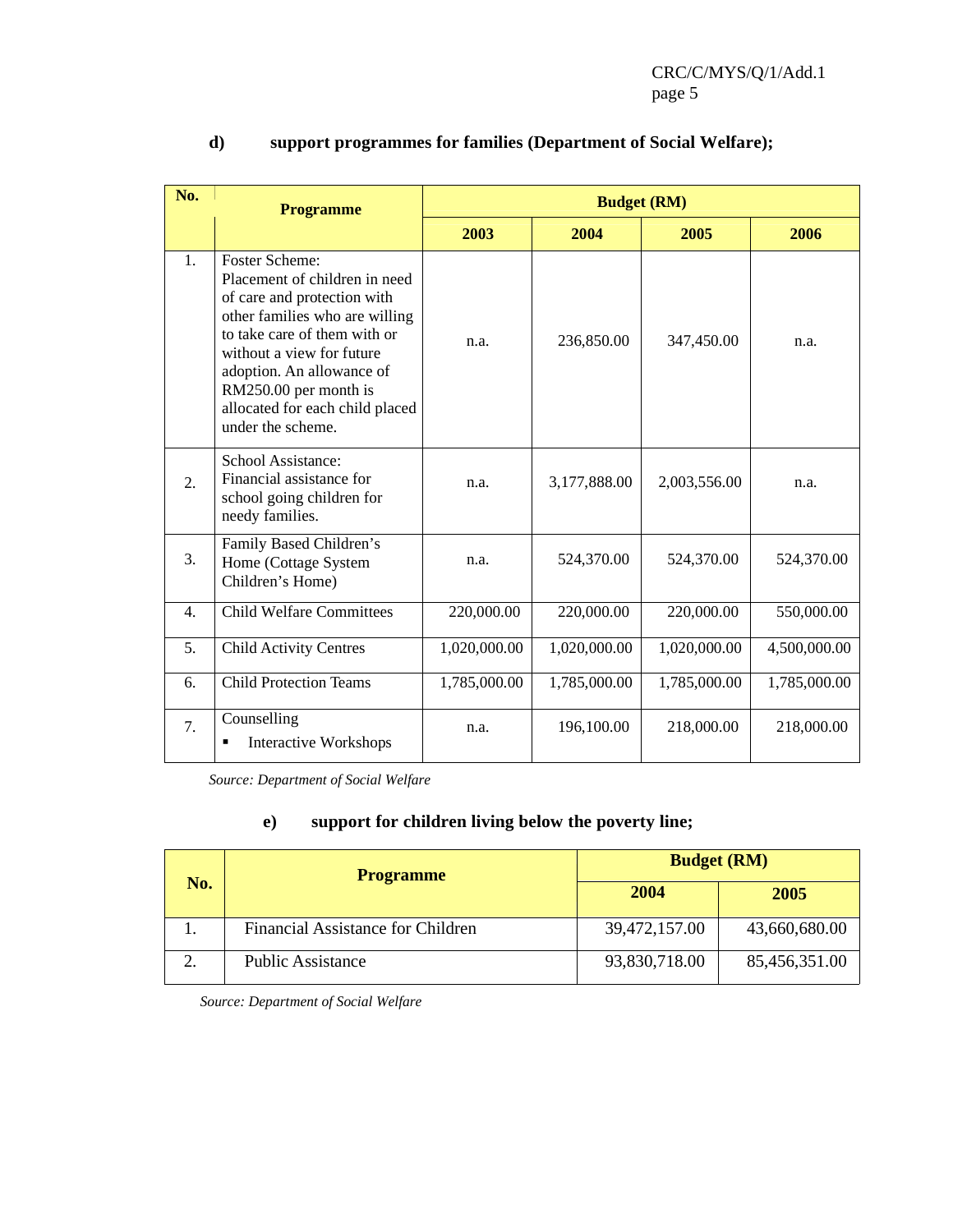## **f) protection of children who are in need of alternative care including** *kafalah* **and the support of care institutions;**

| No. |                                  | <b>Budget (RM)</b> |              |              |  |  |
|-----|----------------------------------|--------------------|--------------|--------------|--|--|
|     | <b>Programme</b>                 | 2004               | 2005         | 2006         |  |  |
| 1.  | Children's Homes                 | 8,509,298.00       | 9,057,095.00 | 6,663,970.00 |  |  |
| 2.  | Family-Based Children's<br>Homes | 524,370.00         | 524,370.00   | 524,370.00   |  |  |
| 3.  | <b>Foster Scheme</b>             | 236,850.00         | 347,450.00   | n.a.         |  |  |

*Source: Department of Social Welfare* 

## **g) programmes and activities for the prevention of and protection from child abuse, child sexual exploitation and child labour;**

| No. | <b>Programme</b>                                                                                                 |              | <b>Budget (RM)</b> |              |
|-----|------------------------------------------------------------------------------------------------------------------|--------------|--------------------|--------------|
|     |                                                                                                                  | 2004         | 2005               | 2006         |
| 1.  | <b>Child Activity Centres</b>                                                                                    | 1,020,000.00 | 1,020,000.00       | 4,500,000.00 |
| 2.  | Family Based Children's Homes<br>(Cottage System Children's Home)                                                | 524,370.00   | 524,370.00         | 524,370.00   |
| 3.  | Children's Homes                                                                                                 | 8,509,298.00 | 9,057,095.00       | 6,663,970.00 |
| 4.  | Taman Seri Puteri (TSP) or Homes<br>for the Protection and<br>Rehabilitation of Girls exposed to<br>moral danger | 6,886,427.00 | 4,414,389.00       | 4,204,180.00 |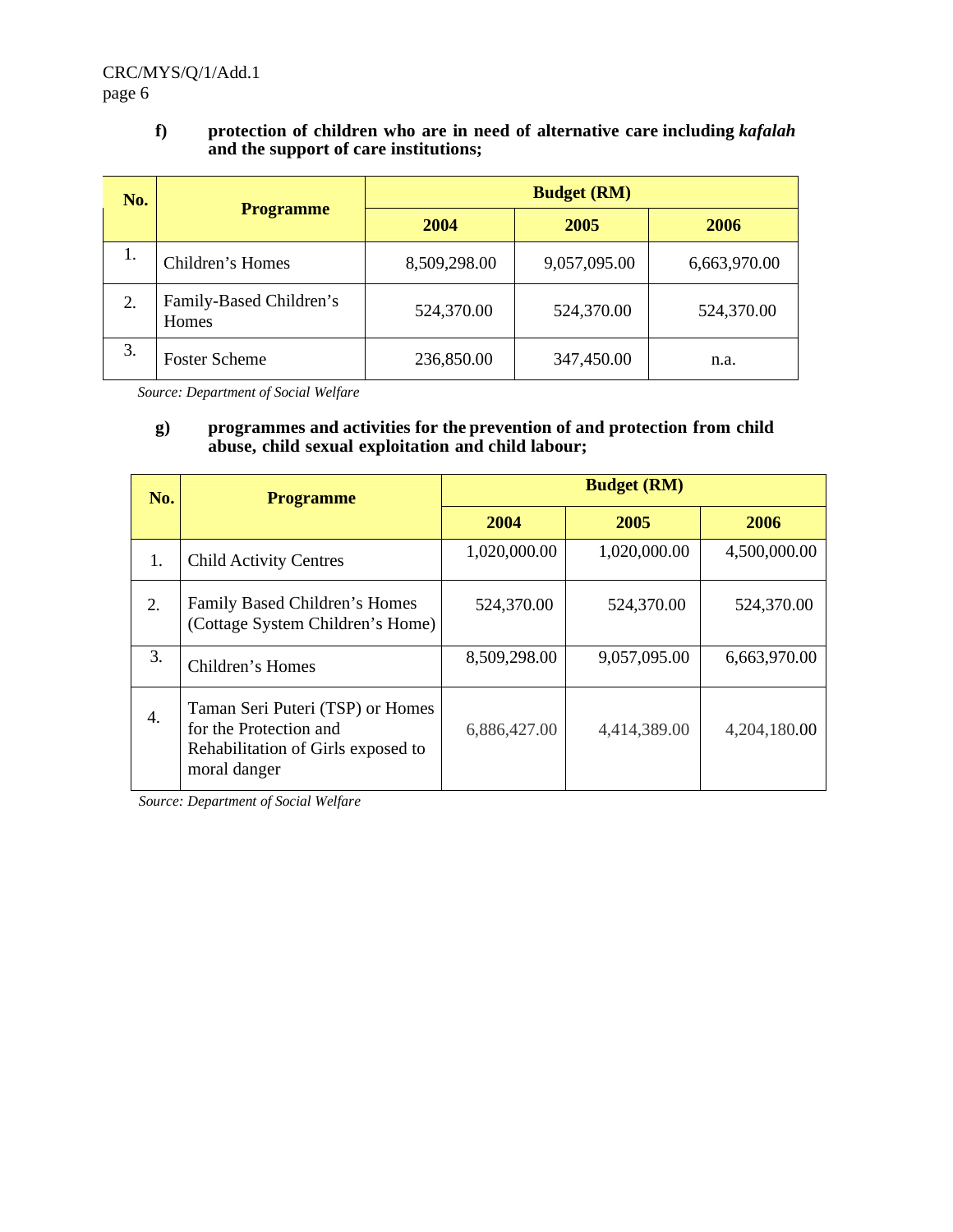| No. | <b>Programme</b>                                                                                                                                                                                           |              | <b>Budget (RM)</b> |               |
|-----|------------------------------------------------------------------------------------------------------------------------------------------------------------------------------------------------------------|--------------|--------------------|---------------|
|     |                                                                                                                                                                                                            | 2004         | 2005               | 2006          |
|     | <b>UNICEF Programme</b><br>Convention on the Rights of<br>the Child (CRC): Awareness<br>and Participation;                                                                                                 | 89,486.00    |                    |               |
| 5.  | <b>Empowering Child Protection</b><br>٠<br>Teams in the Prevention of<br>Child Sexual Abuse;                                                                                                               | 91,400.00    |                    |               |
|     | Capacity strengthening of<br>٠<br>NGOs in Malaysia-<br>Preparation of guidelines for<br>Management of Homes<br>Managed by Child-Related<br>NGOs                                                            | 55,500.00    |                    |               |
|     | Prevention of Child Abuse<br>o Child Participation<br>o Development of<br>Modules for Counselors and<br>Para-counselors<br>o Development of                                                                |              | 317,540.00         |               |
|     | Modules for Court<br><b>Advisors</b><br>Prevention of Child Abuse<br>o Child Participation<br>o Pre-testing Modules for<br>Counselors and<br>Para-counselors<br>o Finalizing Modules for Court<br>Advisors |              |                    | 279,928.00    |
| 6.  | Advocacy                                                                                                                                                                                                   |              | 65,000.00          | 7,000.00      |
| 7.  | Training (CRC Workshop for<br>Department of Social Welfare's<br>staff)                                                                                                                                     |              |                    | 5,000.00      |
| 8.  | Grant to NGO's providing Child<br>Protection services                                                                                                                                                      | 9,421,940.00 | 11,346,011.00      | 17,343,352.00 |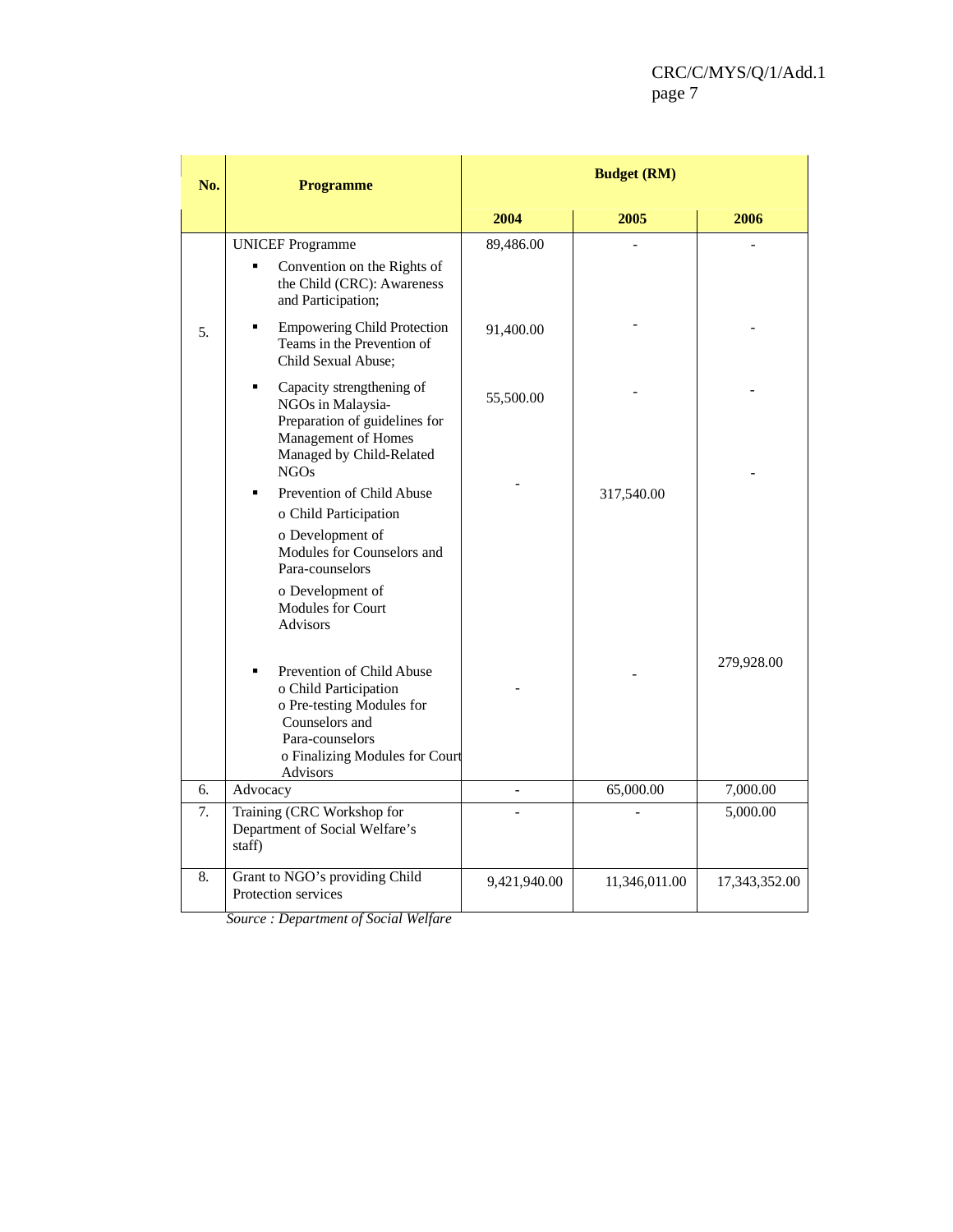CRC/MYS/Q/1/Add.1 page 8

#### **h) programmes and services for refugees and asylum-seeking children;**

 Malaysia is not a signatory to the 1951 Convention Relating to the Status of Refugees. However, this has not prevented Malaysia from extending various social and health services to migrant children.

#### **i) programmes and services for migrant children;**

 Education is available to non-citizens to study in private and public schools. As of December 2005, there were 12,774 foreign students from 118 countries studying in primary and secondary schools in Malaysia. Migrant children could seek medical treatment at government and private hospitals.

#### **j) programmes and services for indigenous children; and**

| Year | <b>Total Expenditure</b> |
|------|--------------------------|
| 2003 | 53,282,400               |
| 2004 | 40,674,390               |
| 2005 | 46,121,510               |

Total budget allocation for the Department of Aboriginal Affairs

*Source : Ministry of Rural and Regional Development*

#### **k) juvenile justice and the recovery and social reintegration of juvenile offenders.**

|                         |                                                                                                                                               |               | <b>Budget (RM)</b> |               |  |
|-------------------------|-----------------------------------------------------------------------------------------------------------------------------------------------|---------------|--------------------|---------------|--|
| No.<br><b>Programme</b> |                                                                                                                                               | 2004          | 2005               | 2006          |  |
| 1.                      | Sekolah Tunas Bakti (STB) -<br>Approved Schools for the<br>rehabilitation of children who<br>have committed offences or are<br>beyond control | 10,018,290.00 | 11,020,119.00      | 12,759,680.00 |  |
| $\overline{2}$          | <b>Probation Hostels</b>                                                                                                                      | 3,567,144.00  | 3,923,858.00       | 4,840,800.00  |  |
| 3.                      | <b>Child Welfare Committees</b>                                                                                                               | 220,000.00    | 220,000.00         | 550,000.00    |  |

*Source : Department of Social Welfare*

#### **3. Please also indicate the estimated the expenses of the private sector, in particular for health and education.**

Not available.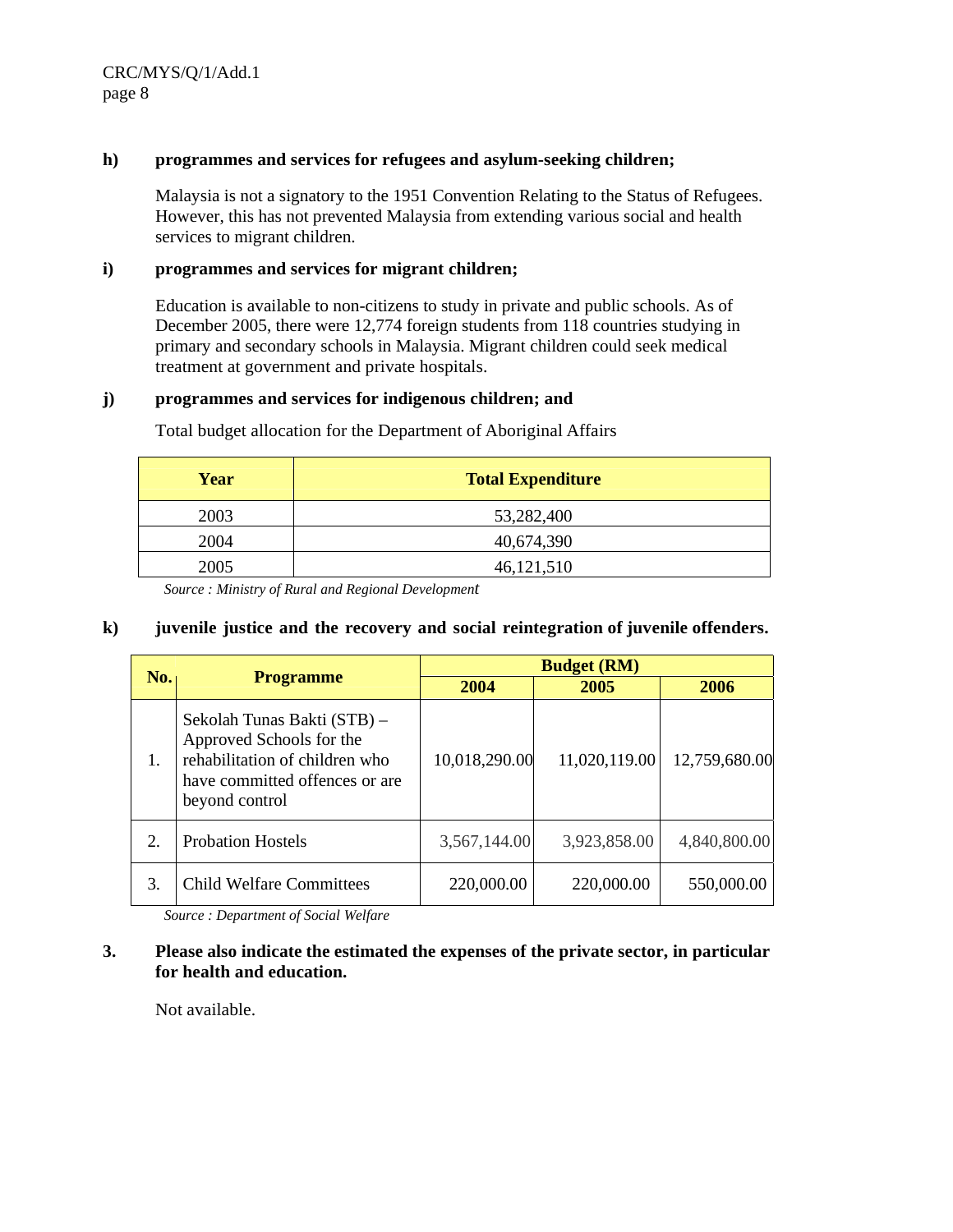**4. With reference to children deprived of a family environment and separated from parents, please provide disaggregated data (by sex, age, groups, if possible ethnic groups, urban and rural areas) for the years 2003, 2004 and 2005 on the number of children** 

| a) | separated from their parent; |  |  |
|----|------------------------------|--|--|
|    |                              |  |  |

| <b>Types of Services</b>                               | <b>No. of children</b> |
|--------------------------------------------------------|------------------------|
| Placed in institutions                                 | 6,511                  |
| Placed through $kafalah1$                              | 121                    |
| Adopted domestically or through intercountry adoptions | 1,646                  |
| Placed in other ways                                   | 202                    |
| <b>Total</b>                                           | 8,480                  |

*Source : Department of Social Welfare*

*Note*: <sup>1</sup> *Kafalah* is a concept adopted by the provisions of Part VI of Islamic Family Law (Federal Territory) Act 1984 [Act 303] (IFLA) whereby a child in need of protection may be entrusted either by a decision of the *Syariah Judge* or by the administrative act of the Department of Social Welfare. The *Syariah* Judge may entrust the child to a public or social institution or to a Muslim family which will care for the child's person (shelter, maintenance, education) and if needed, for the property of the child and when necessary, would receive delegation of guardianship over the child.

## **b) placed in institution;**

|                                                                                     | 2003  |            | 2004  |       |       | 2005  |       |       |       |
|-------------------------------------------------------------------------------------|-------|------------|-------|-------|-------|-------|-------|-------|-------|
|                                                                                     | M     | $_{\rm F}$ | Total | M     | F     | Total | M     | F     | Total |
| <b>Probation Hostels</b>                                                            | 291   | 64         | 355   | 277   | 61    | 338   | 278   | 67    | 345   |
| Sekolah Tunas Bakti<br>(Approved Schools)                                           | 1,203 | 154        | 1,357 | 1,132 | 493   | 1,625 | 1,036 | 362   | 1,398 |
| Taman Seri Puteri<br>(Rehabilitation Homes for<br>Girls exposed to moral<br>danger) | n.a.  | 199        | 199   | n.a.  | 144   | 144   | n.a.  | 135   | 135   |
| Children's Homes                                                                    | 435   | 433        | 868   | 492   | 554   | 1,046 | 535   | 573   | 1,108 |
| Cottage System Children's<br>Homes                                                  | 79    | 79         | 158   | 77    | 79    | 156   | 80    | 96    | 176   |
| <b>NGOs</b>                                                                         | 992   | 1,695      | 2,687 | 1,548 | 1,678 | 3,226 | 1,701 | 1,708 | 3,409 |
| <b>Total</b>                                                                        | 3,000 | 2,624      | 5,548 | 3,526 | 2,930 | 6,480 | 3,630 | 2,941 | 6,511 |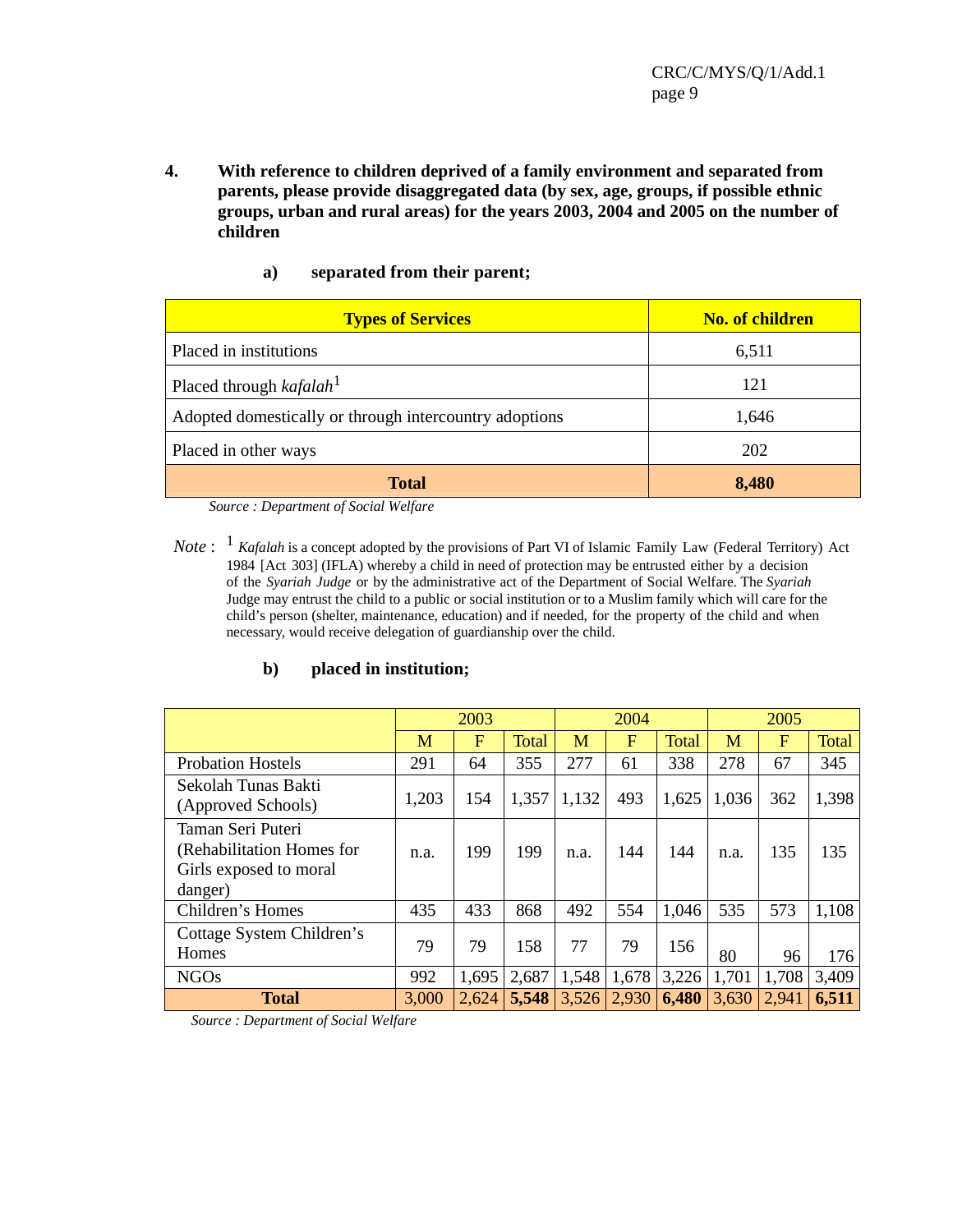# **c) placed through** *kafalah;*

| No. | <b>Programme</b>                                     | <b>Budget (RM)</b> |            |  |
|-----|------------------------------------------------------|--------------------|------------|--|
|     |                                                      | 2004               | 2005       |  |
|     | Foster Scheme -                                      |                    |            |  |
|     | Placement of children in need of care and protection |                    |            |  |
|     | with other families who are willing to take care of  | 236,850.00         | 347,450.00 |  |
|     | them with or without a view for future adoption. An  |                    |            |  |
|     | allowance of RM250.00 per month is allocated for     |                    |            |  |
|     | each child placed under the scheme.                  |                    |            |  |

*Source : Department of Social Welfare*

# **d) adopted domestically or through intercountry adoptions; and**

Number of cases (Registration of adoption and legal adoption)

| <b>Type of services</b>         | 2004  | 2005  |
|---------------------------------|-------|-------|
| <b>Registration of Adoption</b> | 1,055 | 1,058 |
| Legal Adoption                  | 499   | 588   |

*Source : Department of Social Welfare*

## **e) placed in other ways.**

Placed under the care of a fit person (Child Act 2001)

|                                                                                                                                                         |     | 2004         |              |     |              |              |
|---------------------------------------------------------------------------------------------------------------------------------------------------------|-----|--------------|--------------|-----|--------------|--------------|
|                                                                                                                                                         | M   | $\mathbf{F}$ | <b>Total</b> | M   | $\mathbf{F}$ | <b>Total</b> |
| Cases in Need of Protection and Rehabilitation:<br>Section 40 (3)(b) Child Act 2001-<br>In the care of a fit person                                     | 3   | 16           | 19           | 26  | 25           | 51           |
| Delinquent children :<br>Section $91(1)(c)$ Child Act 2001-<br>Order the child to be placed in the care of a relative<br>or other fit and proper person | 35  | 11           | 46           | 67  | 34           | 101          |
| Child Abuse Cases:<br>Section $30(1)(b)$ Child Act 2001-<br>Placed under the care of a fit and suitable person                                          | 145 | 244          | 389          | 101 | 143          | 144          |
| <b>Total</b>                                                                                                                                            | 183 | 271          | 454          | 194 | <b>202</b>   | 396          |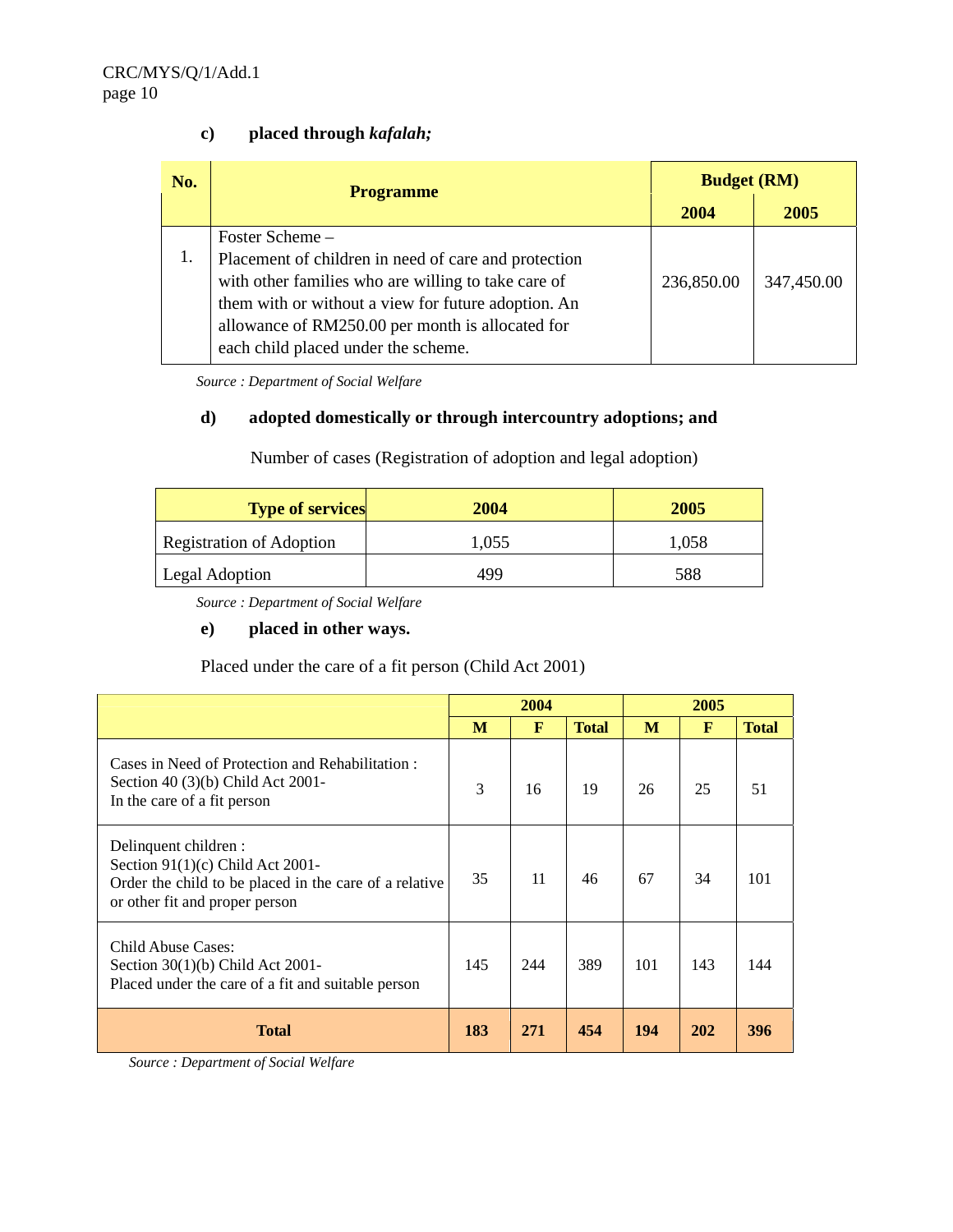- **5. Please specify the number of children with disabilities, up to the age of** *18,* **disaggregated by sex, age groups and if possible, ethnic groups, urban and rural areas, covering the years 2003, 2004 and 2005:**
	- **a) living with their families;**

Not available

**b) living in institutions;**

|                                                                                              | 2004  |       |              | 2005  |       |              |  |
|----------------------------------------------------------------------------------------------|-------|-------|--------------|-------|-------|--------------|--|
| <b>Institution</b>                                                                           | М     | F     | <b>Total</b> | M     | F     | <b>Total</b> |  |
| Taman Sinar Harapan (Homes<br>For the Care & Rehabilitation of<br>Persons with Disabilities) | 318   | 355   | 673          | 380   | 422   | 802          |  |
| NGO                                                                                          | 1,925 | 1,968 | 3,893        | 2,101 | 2,453 | 4,554        |  |
| Total                                                                                        | 2,243 | 2,323 | 4,566        | 2,481 | 2,875 | 5,356        |  |

*Source : Department of Social Welfare*

**c) placed through** *kafalah;*

Not available.

**d) attending regular schools;**

Not available.

- **e) attending special schools; and** Not available.
- **f) not attending schools.**

Not available.

- **6. Please provide disaggregated statistical data (by sex, age groups,if possible ethnic groups, urban and rural areas) covering the years 2003, 2004 and 2005:**
	- **a) rates of infant and child mortality;**

| <b>Mortality Rates</b>                | 2003 | 2005 |
|---------------------------------------|------|------|
| Infant (per 1000 live births)         | 6.3  | 5 I  |
| Toddler (per 1000 toddler population) | 0.5  |      |

*Source : Ministry of Health*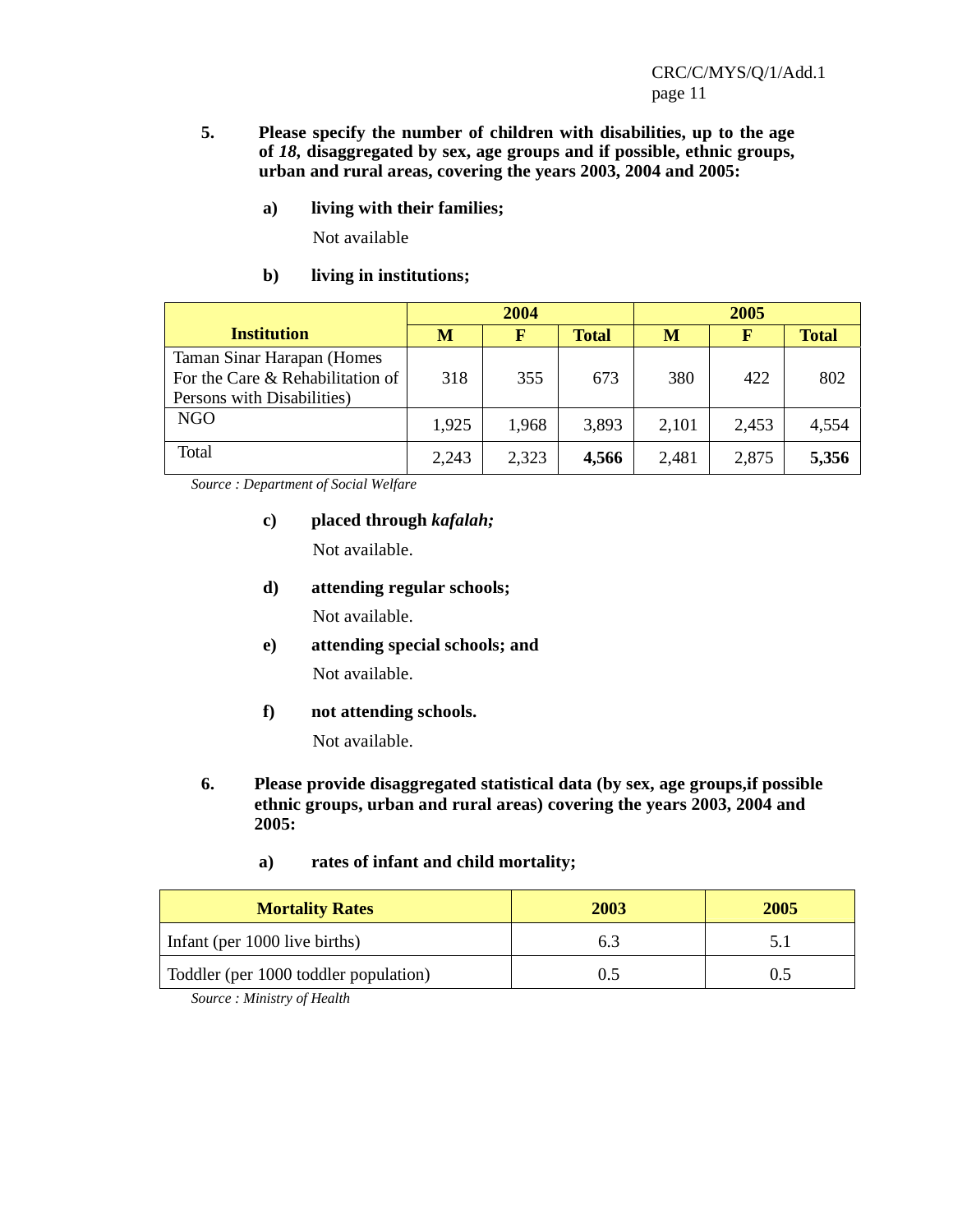# **b) rates of immunization;**

|                                                                                    | <b>Percentage</b> |       |  |  |
|------------------------------------------------------------------------------------|-------------------|-------|--|--|
| <b>Type of Immunisation</b>                                                        | 2003              | 2005  |  |  |
| B.C.G                                                                              | 100               | 100   |  |  |
| Diphtheria, Tetanus and Whooping Cough (Triple and<br>Double Antigen : Third Dose) | 98.7              | 95.3  |  |  |
| Polio (Third Dose)                                                                 | 93.4              | 94.3  |  |  |
| Measles Including MMR (Mumps, Measles, Rubella)                                    | 93.9              | 105.9 |  |  |
| Hepatitis B (Third Dose)                                                           | 90.9              | 91.5  |  |  |

*Source : Ministry of Health*

## **c) Rates of malnutrition;**

Not available.

# **d) children infected with and/or affected by HIV / AIDS;**

| Year         | <b>Number of reported HIV positive children cases</b> |
|--------------|-------------------------------------------------------|
| Before 2003  | 403                                                   |
| 2003         | 61                                                    |
| 2004         | 79                                                    |
| 2005         | 76                                                    |
| <b>Total</b> | 619                                                   |

*Source : Ministry of Health*

**e) in the area of adolescent health, the rates of early pregnancy and sexually transmitted infections (STIs), tobacco, alcohol and drug abuse, suicide and other mental health problems; and**

Not available.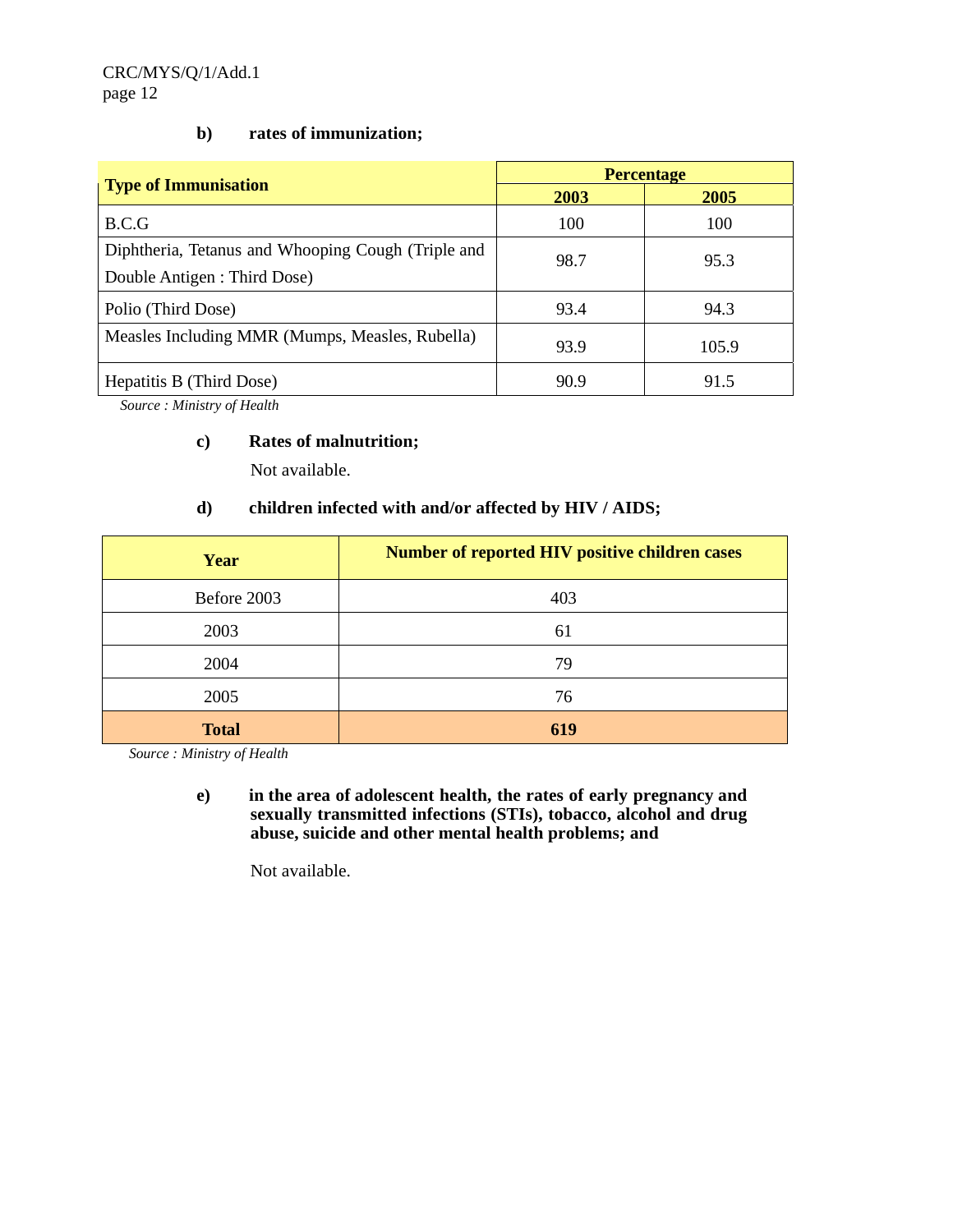|                                                                                                   |          | <b>Public</b> |          | <b>Private</b> |
|---------------------------------------------------------------------------------------------------|----------|---------------|----------|----------------|
|                                                                                                   | 2003     | 2005          | 2003     | 2005           |
| Total number of doctors                                                                           | 8,946    | 10,943        | 9,245    | 9,162          |
| Doctor: Population ratio                                                                          | 1:2,800  | 1:2,388       | 1:2,709  | 1:2,852        |
| Total number of dentists                                                                          | 992      | 1,263         | 1,426    | 1,488          |
| Dentist: Population ratio                                                                         | 1:25,250 | 1:20,687      | 1:17,565 | 1:17,559       |
| Total number of pharmacists                                                                       | 798      | 955           | 2,306    | 3,057          |
| Pharmacist: Population ratio                                                                      | 1:31,389 | 1: 27,359     | 1:10,862 | 1:8,547        |
| Total number of nurses                                                                            | 27,089   | 32,580        | 9,695    | 11,540         |
| Nurse : Population ratio                                                                          | 1:925    | 1:802         | 1:2,584  | 1:2,264        |
| Total number of JD/Midwives                                                                       | 11,293   | 15,408        | 313      | 210            |
| JD/Midwives: Population ratio                                                                     | 1:2,218  | 1:1,696       | 1:79,017 | 1:124,417      |
| Total number of medical assistants                                                                |          | 6,113         |          | 596            |
| Medical assistants: Population ratio<br>$S_{\alpha\mu\nu\rho\sigma}$ . <i>Ministra, of Hoalth</i> |          | 1:4,274       |          | 1:43,838       |

# **f) number of health professionals working in the health-care services for children.**

*Source : Ministry of Health*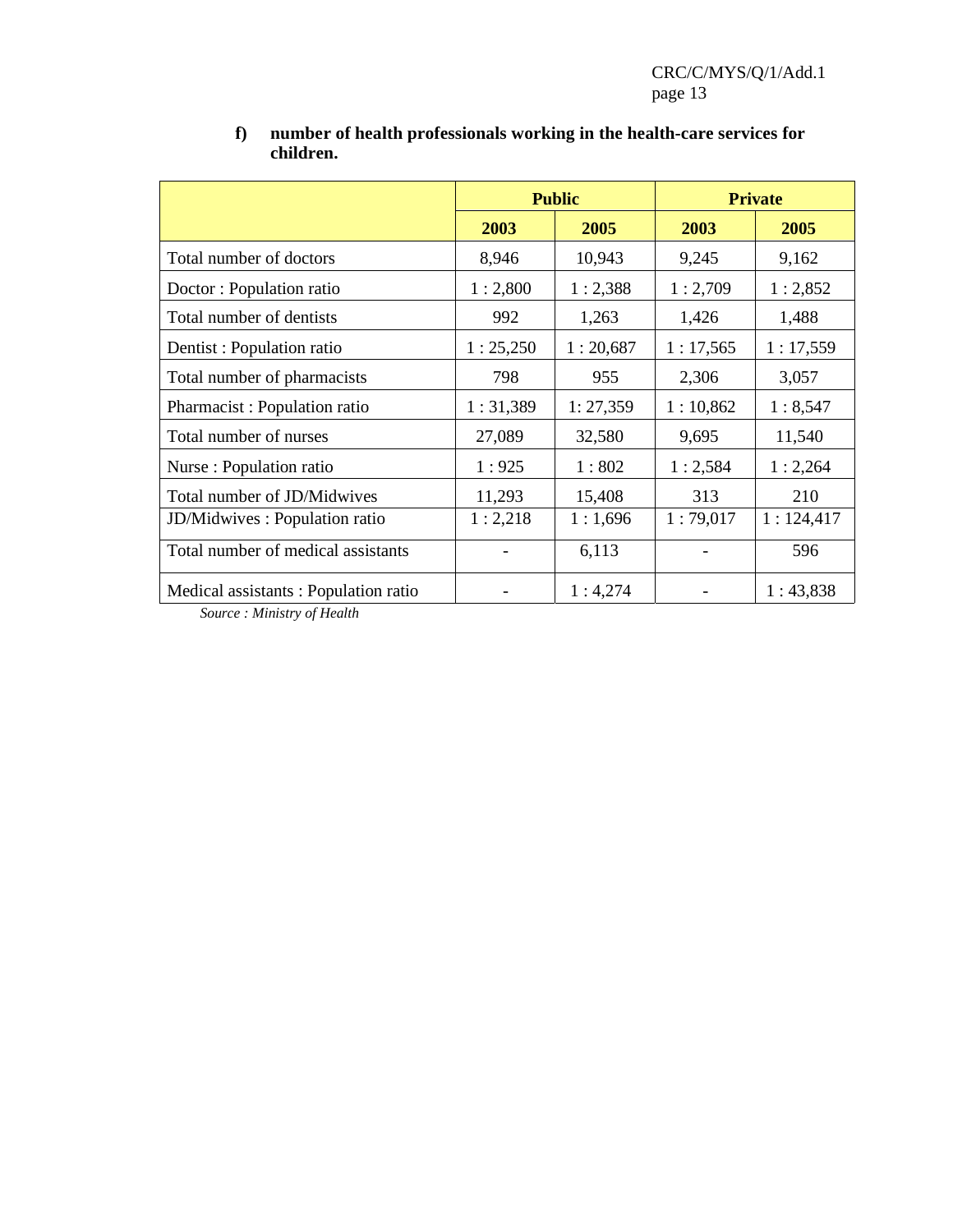## CRC/MYS/Q/1/Add.1 page 14

- **7.**. With reference to child abuse, please provide disaggregated data (by age, sex, if possible ethnic groups and types of child abuse **reported) covering the years 2003, 2004 and 2005 on the:**
	- **a) number of reported child abuse cases (Department of Social Welfare);**
	- i) By age
	- 2003

| Age Categories       | Malay |     |    | Chinese | Indian       |     | PSm |             | <b>PSb</b>       |                | <b>PSw</b> |           | LL               |                | <b>Total</b>     |                  |
|----------------------|-------|-----|----|---------|--------------|-----|-----|-------------|------------------|----------------|------------|-----------|------------------|----------------|------------------|------------------|
|                      | M     | F   | M  | F       | M            | F   | M   | $\mathbf F$ | M                | $\mathbf F$    | M          | ${\bf F}$ | M                | F              | $\boldsymbol{M}$ | $\boldsymbol{F}$ |
| <b>Below 4 Years</b> | 95    | 106 | 18 | 19      | 13           | 32  |     |             | $\boldsymbol{0}$ |                | ◡          | 6         | 16               | 12             | 147              | 176              |
| $4 - 6$ Years        | 53    | 84  | 22 | 16      | 19           | 25  |     |             |                  |                |            | 4         | $\overline{2}$   | $\overline{2}$ | 98               | 132              |
| 7 - 14 Years         | 147   | 262 | 43 | 51      | 20           | 52  |     |             |                  | $\overline{0}$ | $\theta$   | 18        | ◡                | 9              | 216              | 395              |
| 15 - 18 Years        | 13    | 127 | ◠  | 17      | $\mathbf{c}$ | 22  |     |             | $\overline{0}$   |                |            | 36        | $\boldsymbol{0}$ | 4              | 19               | 207              |
| <b>Total</b>         | 308   | 579 | 85 | 103     | 55           | 131 |     |             | $\overline{2}$   | 0              | 7          | 64        | 23               | 27             | 480              | 910              |

- M Malay
- C Chinese
- I Indian
- PSm Indigenous people of Peninsular Malaysia
- PSb Indigenous people of Sabah
- PSw Indigenous people of Sarawak
- $LL -$ **Others**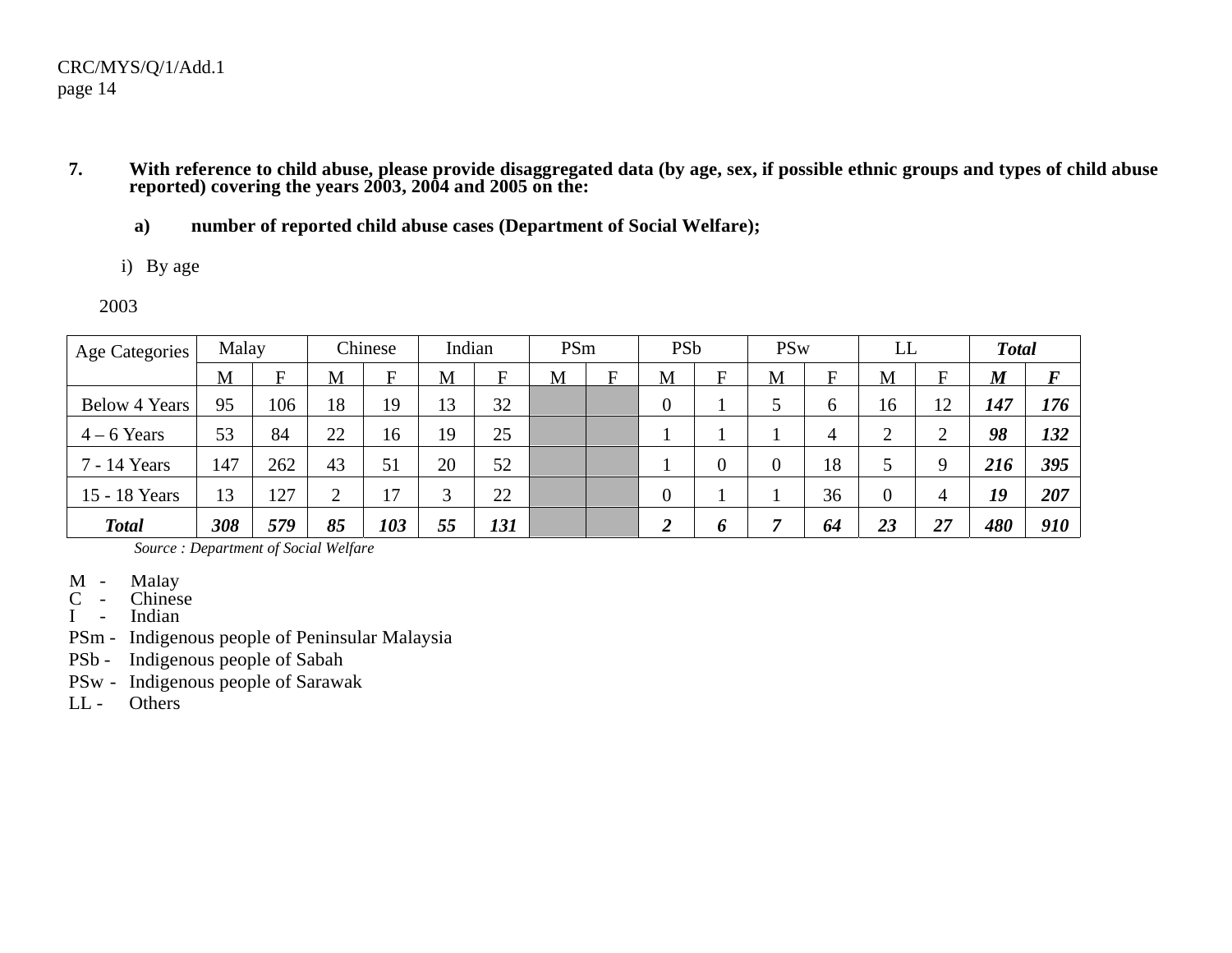# CRC/C/MYS/Q/1/Add.1 page 15

#### 2004

|                       |     | Malay |     | Chinese |            | Indian |   | PSm |   | <b>PSb</b> |   | <b>PSw</b> |    | LL           |                  | <b>Total</b> |
|-----------------------|-----|-------|-----|---------|------------|--------|---|-----|---|------------|---|------------|----|--------------|------------------|--------------|
| <b>Age Categories</b> | M   | F     | M   | Ħ       | M          | F.     | M | F   | M | F          | M | F.         | M  | F            | $\boldsymbol{M}$ | $\bm{F}$     |
| <b>Below 4 Years</b>  | 109 | 99    | 24  | 20      | 31         | 45     |   |     |   |            |   |            | 4  | 6            | 177              | 178          |
| $4 - 6$ Years         | 41  | 84    | 24  | 24      | 20         | 13     |   |     |   |            |   |            |    | <sub>6</sub> | 91               | 129          |
| 7 - 12 Years          | 146 | 217   | 44  | 36      | 41         | 54     | 0 |     |   |            |   | 15         |    | <sub>6</sub> | 241              | 330          |
| 13 - 15 Years         | 50  | 212   | 16  | 23      | 16         | 26     | 0 |     |   |            |   | 38         |    | $\Omega$     | 82               | 301          |
| 16 - 18 Years         | 10  | 75    |     | 12      |            | a      |   |     |   |            |   | 14         |    | ◠            | 15               | 112          |
| <b>Total</b>          | 356 | 687   | 111 | 115     | <i>110</i> | 147    | 0 |     |   |            |   | 71         | 18 | 20           | 606              | 1050         |

*Source: Department of Social Welfare*

#### 2005

| <b>Age Categories</b> |     | Malay |            | Chinese |     | Indian |                | PSm                       |                       | PSb              |                | <b>PSw</b>     | LL             |    |                  | <b>Total</b>     |
|-----------------------|-----|-------|------------|---------|-----|--------|----------------|---------------------------|-----------------------|------------------|----------------|----------------|----------------|----|------------------|------------------|
|                       | M   | F     | M          | F       | M   | F      | M              | $\boldsymbol{\mathrm{F}}$ | M                     | F                | M              | F              | M              | F  | $\boldsymbol{M}$ | $\boldsymbol{F}$ |
| <b>Below 4 Years</b>  | 139 | 113   | 35         | 27      | 24  | 21     | $\overline{0}$ | $\overline{0}$            | $\overline{0}$        |                  |                | $\overline{0}$ | 12             | 13 | 211              | 175              |
| $4 - 6$ Years         | 63  | 120   | 25         | 26      | 22  | 24     | $\overline{0}$ | $\overline{0}$            | $\overline{0}$        | $\overline{0}$   |                |                | 6              | 3  | 117              | 174              |
| 7 - 12 Years          | 120 | 192   | 31         | 40      | 38  | 59     |                |                           | $\overline{0}$        |                  |                | 11             |                | 13 | 195              | 317              |
| 13 - 15 Years         | 50  | 192   | 16         | 29      | 15  | 35     | $\overline{0}$ | 3                         | $\overline{0}$        | $\overline{0}$   | ി              | 31             | $\mathbf 3$    | ς  | 86               | 295              |
| 16 - 18 Years         | 13  | 114   | 3          | 13      |     | 20     | $\overline{0}$ | $\overline{0}$            | $\overline{0}$        | $\overline{0}$   | $\overline{0}$ | 61             | $\overline{0}$ |    | 21               | 209              |
| <b>Total</b>          | 385 | 731   | <i>110</i> | 135     | 104 | 159    |                | $\boldsymbol{4}$          | $\boldsymbol{\theta}$ | $\boldsymbol{2}$ | 5              | 104            | 25             | 35 | 630              | 1170             |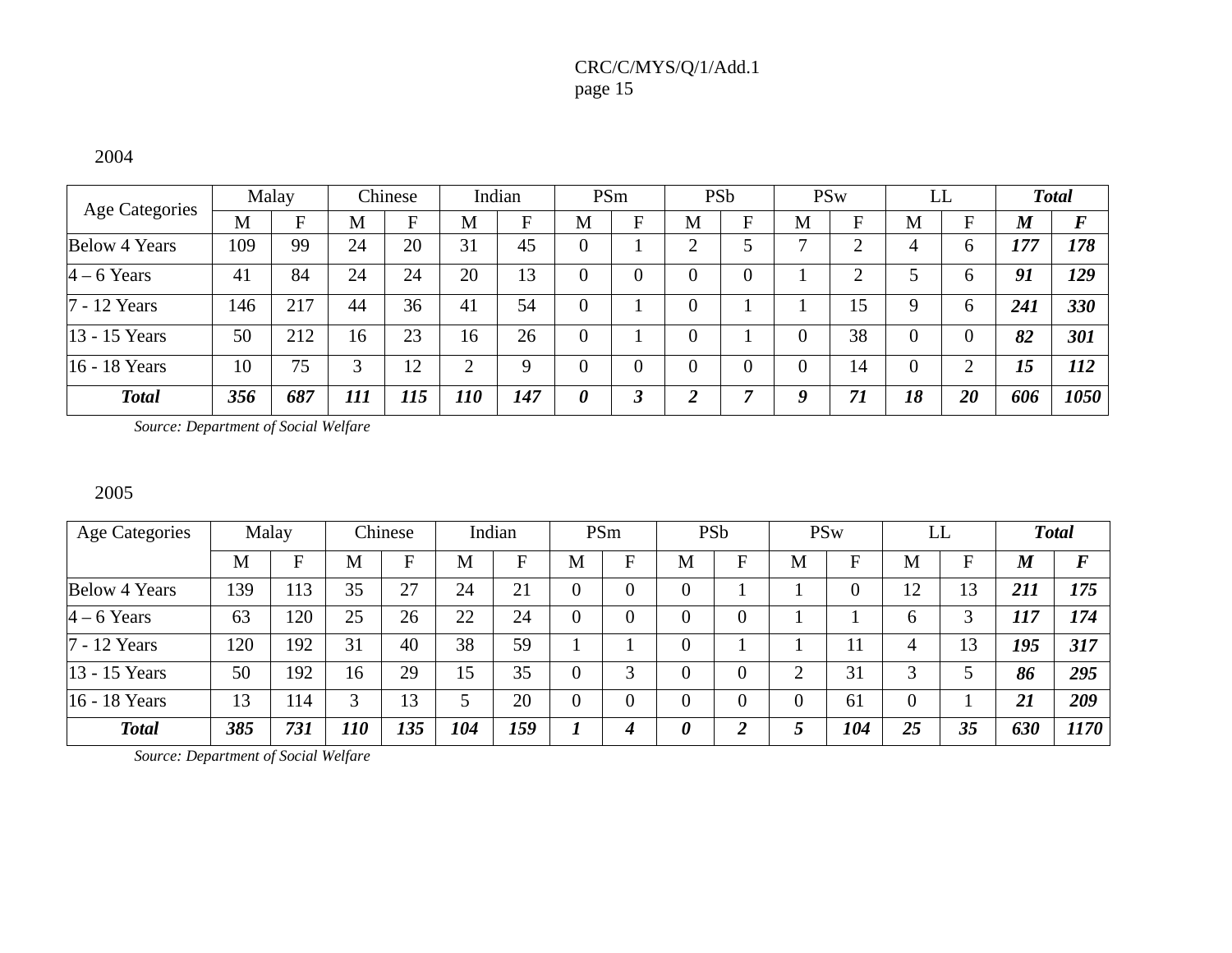# CRC/MYS/Q/1/Add.1 page 16

# ii) Types of abuse;

## 2003

|                              |     | Malay |                | Chinese                 |                | Indian         |   | PSm            | <b>PSb</b>     |                |                | <b>PSw</b>     |                | LL             | <b>Total</b> |             |
|------------------------------|-----|-------|----------------|-------------------------|----------------|----------------|---|----------------|----------------|----------------|----------------|----------------|----------------|----------------|--------------|-------------|
| Types of Abuse               | M   | F     | M              | $\overline{\mathrm{F}}$ | M              | $\overline{F}$ | M | $\overline{F}$ | M              | $\mathbf F$    | M              | ${\bf F}$      | M              | $\mathbf F$    | M            | $\mathbf F$ |
| Neglect                      | 137 | 162   | 27             | 2                       | 6              | 4              |   |                |                | $\overline{2}$ | $\overline{2}$ | 18             | 11             | 17             | 184          | 205         |
| Physical                     | 124 | 177   | 44             | 5                       | 26             | 5              |   |                |                |                | $\overline{2}$ | 17             | 3              | 5              | 200          | 210         |
| Sexual                       | 13  | 201   | 5              | 82                      | 5              | 89             |   |                | $\theta$       | $\sim$         | 3              | 26             | 2              |                | 28           | 402         |
| Emotional /<br>Psychological |     | 9     | $\overline{2}$ | 4                       | $\overline{0}$ | 9              |   |                | $\theta$       |                | $\overline{0}$ | $\overline{2}$ | $\overline{2}$ | 3              | 5            | 27          |
| Incest                       |     |       |                |                         |                |                |   |                |                |                |                |                |                |                |              |             |
| Abandonment                  | 29  | 27    | 4              | 6                       | 15             | 15             |   |                | $\theta$       |                | $\theta$       | $\Omega$       | $\overline{2}$ | $\overline{0}$ | 50           | 48          |
| Others                       | 4   | 3     | 3              | 4                       | 3              | 9              |   |                | $\theta$       |                | $\overline{0}$ |                | 3              |                | 13           | 18          |
| <b>Total</b>                 | 308 | 579   | 85             | 103                     | 55             | 131            |   |                | $\overline{2}$ | 6              | 7              | 64             | 23             | 27             | 480          | 910         |

*Source : Department of Social Welfare*

## 2004

| Types of Abuse |                | Malay     |                | Chinese        |                | Indian         |                  | PSm            |                | PSb            |                  | <b>PSw</b>     | LL             |                |                  | <b>Total</b> |
|----------------|----------------|-----------|----------------|----------------|----------------|----------------|------------------|----------------|----------------|----------------|------------------|----------------|----------------|----------------|------------------|--------------|
|                | M              | ${\bf F}$ | M              | F              | M              | $\mathbf F$    | M                | F              | M              | $F_{\rm}$      | M                | $\mathbf F$    | M              | ${\bf F}$      | M                | $\mathbf F$  |
| Neglect        | 188            | 176       | 44             | 27             | 46             | 42             | $\overline{0}$   | $\theta$       | ◠              |                | 8                | ⇁              | 8              | 10             | 296              | 267          |
| Physical       | 122            | 127       | 55             | 34             | 50             | 62             | $\overline{0}$   |                | 0              | ◠              | $\overline{0}$   | $\overline{0}$ | 4              | $\overline{2}$ | 231              | 228          |
| Sexual         | 28             | 344       | 4              | 47             | 9              | 29             | $\overline{0}$   | $\overline{2}$ | $\overline{0}$ | $\Omega$       | $\boldsymbol{0}$ | 61             | $\overline{0}$ | 5              | 41               | 488          |
| Emotional /    | 6              | 15        | 8              | 5              | 5              | 9              | $\overline{0}$   | $\theta$       | 0              |                | $\overline{0}$   | $\overline{0}$ | 3              |                | 22               | 30           |
| Incest         | $\overline{0}$ | 21        | $\overline{0}$ | $\overline{0}$ | $\overline{0}$ | 3              | $\overline{0}$   | $\overline{0}$ | $\overline{0}$ | $\overline{0}$ | $\overline{0}$   | 3              | $\overline{0}$ | $\overline{0}$ | $\boldsymbol{0}$ | 27           |
| Abandonment    | 12             | 6         | $\theta$       | $\theta$       | $\overline{0}$ | $\overline{2}$ | $\overline{0}$   | $\theta$       | 0              |                |                  | $\overline{0}$ | 3              | $\overline{2}$ | 16               | 10           |
| <b>Total</b>   | 356            | 689       | 111            | 113            | 110            | 147            | $\boldsymbol{0}$ | 3              | ↑              |                | 9                | 71             | 18             | 20             | 606              | 1,050        |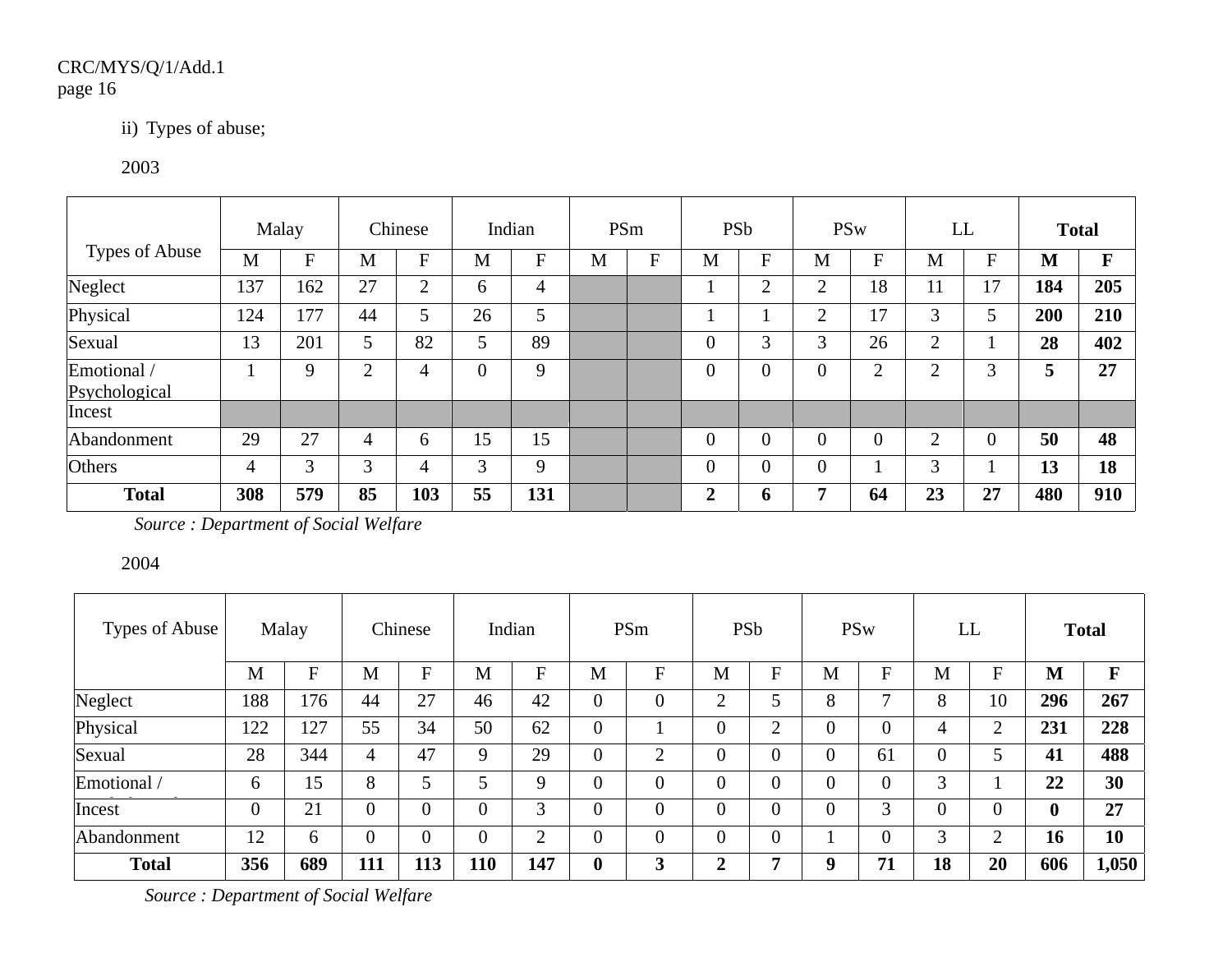# CRC/C/MYS/Q/1/Add.1 page 17

#### 2005

|                |             | Malay        |          | Chinese |              | Indian        | PSm            |   | PSb |   |          | <b>PSw</b>   | LL             |                |     | <b>Total</b> |
|----------------|-------------|--------------|----------|---------|--------------|---------------|----------------|---|-----|---|----------|--------------|----------------|----------------|-----|--------------|
| Types of Abuse | M           | $\mathbf{F}$ | Μ        | F       | М            | $\mathbf{F}$  | M              | F | M   | Ħ | M        | F            | M              | F              | М   | F            |
| Neglect        | 199         | 200          | 37       | 28      | 51           | 43            | 0              |   |     |   |          |              | 18             | 22             | 306 | 295          |
| Physical       | 129         | 12           | 54       | 45      | 31           | 49            |                |   |     |   |          |              | 2              | 4              | 219 | 212          |
| Sexual         | 28          | 320          | 6        | 53      | $\mathbf{r}$ | 52            | $\overline{0}$ | ◠ |     |   | $\Omega$ | 95           |                | ◠              | 42  | 524          |
| Emotional /    | 16          | 29           | Q        |         | Q            | Q             | $\Omega$       | 0 |     |   | $\Omega$ | 0            | $\overline{0}$ | $\overline{0}$ | 34  | 43           |
| Psychological  |             |              |          |         |              |               |                |   |     |   |          |              |                |                |     |              |
| Incest         | $\mathbf 3$ | 36           |          |         |              | $\mathbf{R}$  |                |   |     |   | $\Omega$ | <sub>6</sub> | $\overline{0}$ |                | 7   | 50           |
| Abandonment    | 10          | 34           | $\Omega$ | 0       | h            | $\mathcal{R}$ | $\theta$       |   |     |   | 3        | ◠            | 2              | −              | 22  | 46           |
| <b>Total</b>   | 385         | 731          | 110      | 135     | 104          | 159           |                |   | 0   | ◠ |          | 104          | 25             | 35             | 630 | 1170         |

*Source: Department of Social Welfare*

## b) Number and percentage of reports which have resulted in either a court decision or other types of follow-up;

2003

| Results                            |          | Malav |    | Chinese |    | Indian | PSm |                           | <b>PSb</b> |                | <b>PSw</b> |   |   |             | <b>Total</b> |
|------------------------------------|----------|-------|----|---------|----|--------|-----|---------------------------|------------|----------------|------------|---|---|-------------|--------------|
|                                    | F        | M     | Е  | M       | F  | M      | M   | $\boldsymbol{\mathrm{F}}$ | M          | F              | M          | Ħ | M | F           | M            |
| Supervision without court<br>order | 95       | 205   | 32 | 40      | 14 | 54     |     |                           |            | 4              | 35         |   |   | 146         | 339          |
| Supervision/Returned to<br>family  | $\Omega$ |       |    |         |    |        |     |                           |            | $\overline{0}$ |            |   |   | $\mathbf 0$ | $\mathbf{0}$ |
| Counselling                        | 18       | 26    | 11 |         | 14 | 15     |     | ⌒<br>∠                    | ⌒          | $\bigcap$      | 4          |   |   | 48          | 56           |
| <b>Total</b>                       | 113      | 231   | 43 | 47      | 28 | 69     |     | ◢                         |            | $\Delta$       | 39         |   |   | 194         | 395          |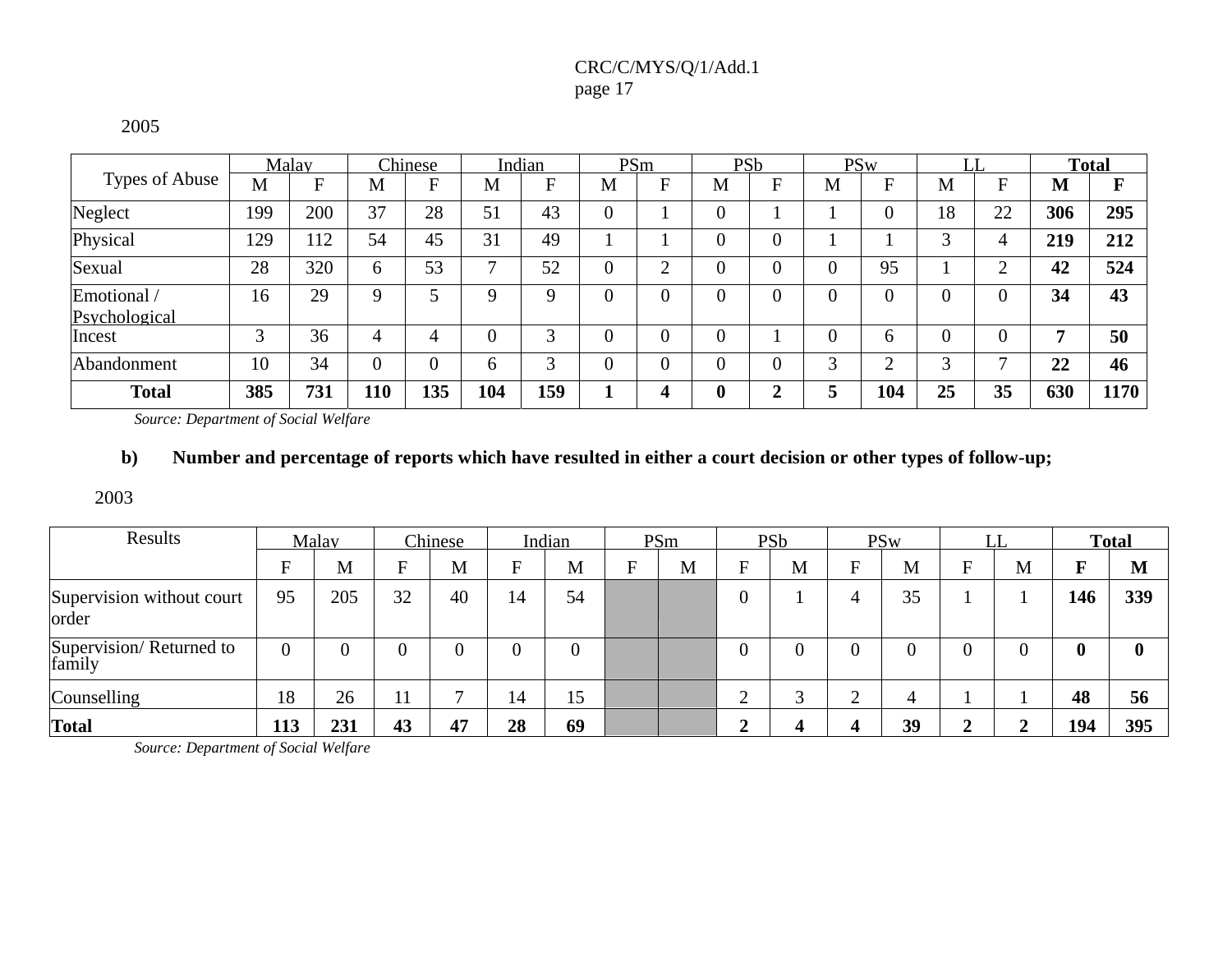# CRC/MYS/Q/1/Add.1 page 18

#### 2004

| Results                            |    | Malay |    | Chinese |    | Indian |   | PSm |                 | PSb               |              | <b>PSw</b>     |        | LL |              | <b>Total</b> |
|------------------------------------|----|-------|----|---------|----|--------|---|-----|-----------------|-------------------|--------------|----------------|--------|----|--------------|--------------|
|                                    | Е  | M     |    | M       | F  | M      | Е | M   | F               | M                 | $\mathbf{E}$ | M              | F      | M  | F            | M            |
| Supervision without court<br>order | 49 | 90    | 15 | 14      | 19 | 22     |   |     | $\overline{0}$  |                   |              | $\overline{0}$ | ◠      |    | 85           | 127          |
| Supervision/<br>Returned to family |    |       |    | 0       | 0  |        |   |     | $\overline{0}$  | 0                 | 0            |                | 0      |    | $\mathbf{0}$ | 0            |
| Counselling                        | 33 | 76    | 21 | 29      | 25 | 45     |   | 4   | $\bigcirc$<br>∠ | $\circ$<br>∧      | $\sigma$     | 4              | $\sim$ |    | 93           | 166          |
| <b>Total</b>                       | 82 | 166   | 36 | 43      | 44 | 67     | 3 | 4   | 2               | $\mathbf{o}$<br>ō | O            | $\Delta$       |        |    | 178          | 293          |

*Source : Department of Social Welfare*

2005

| Results                                     |     | Malay |    | Chinese |        | Indian |   | PSm    |                         | PSb    |   | <b>PSw</b> |    | LL |     | <b>Total</b> |
|---------------------------------------------|-----|-------|----|---------|--------|--------|---|--------|-------------------------|--------|---|------------|----|----|-----|--------------|
|                                             | F.  | M     | Е  | M       | п      | M      |   | M      | F                       | M      | E | M          | Е  | M  | F   | M            |
| Supervision without court                   | 145 | 224   | 56 | 75      | 37     | 66     |   | ⌒<br>↵ | $\overline{0}$          |        |   | 99         |    | 13 | 247 | 479          |
| order<br>Supervision/<br>Returned to family | 12  | 31    |    |         | $\sim$ |        |   |        | $\overline{0}$          |        |   |            |    |    | 23  | 46           |
| Counselling                                 | 39  | 94    | 18 | 27      | 17     | 43     | ⌒ |        | ⌒<br>∠                  | ⌒<br>∼ | ◠ |            |    |    | 81  | 171          |
| Total                                       | 195 | 349   | 77 | 107     | 57     | 113    |   | 4      | $\mathbf{\hat{z}}$<br>◢ |        | o | 103        | 10 |    | 621 | 696          |

*Source : Department of Social Welfare*

## **c) Number and proportion of child victims who have received counselling and assistance in recovery;**

| <b>Year</b> | 2003 | 2004 | 2005       |
|-------------|------|------|------------|
| Total       | 104  | ر ب  | າເາ<br>⊿ب∠ |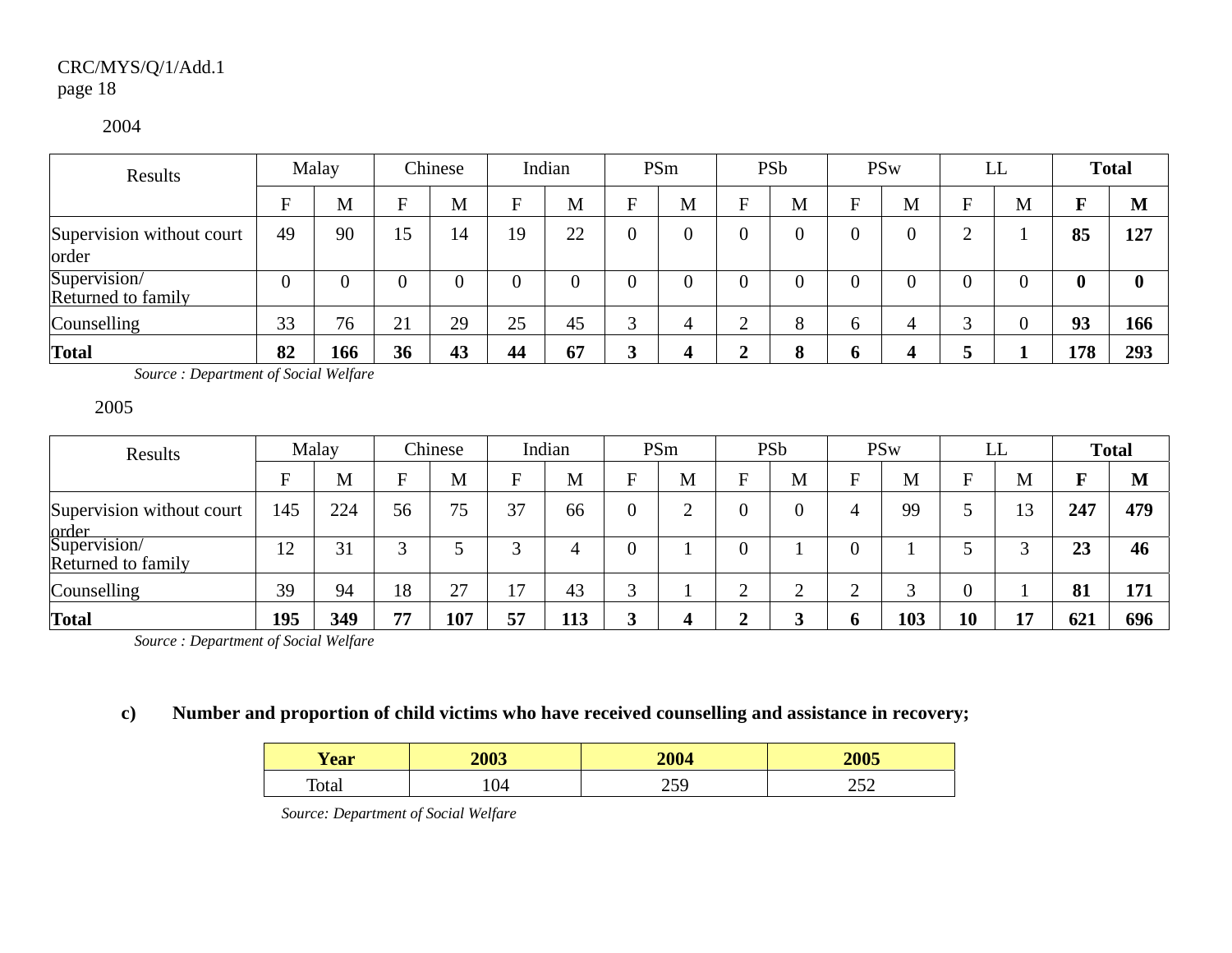#### **8. Please specify the criteria for 'poverty' and indicate the number of children living below the poverty line.**

The Malaysia's Poverty Line Income (PLI) was substantially revised in 2005. The PLI is made up of two components, that is the food PLI and the non-food PLI. The PLI is defined separately for each household in the household income survey (HIS) based on its size, demographic composition and its location (state and stratum). A household is considered poor if its income is less than its own PLI, that is, it lacks the resources to meet the basic needs of its individual members. A household is considered hardcore poor if its monthly household income is less than the food PLI. As food requirement is based on a nutritionally adequate diet, the hardcore poverty threshold income is much higher than the old definition of half the PLI.

## **The Food PLI**

The food component of the revised PLI is based on the advice of nutritionists, dieticians and medical professionals. Individual daily kilocalorie requirements are met through a balanced diet, which include: cereals and cereal products (uncooked rice, wheat flour); chicken, eggs and fish; milk; oil and fats; sugar; vegetables and fruits; and pulses (dhal, green peas). Table A shows the food PLIs based on the two methodologies.

#### **Table A**

|                     | FOOD PLI BASED ON 1977 AND 2005 METHODOLOGIES<br>(RM) |                  |
|---------------------|-------------------------------------------------------|------------------|
| Region              | 1977 Methodology                                      | 2005 Methodology |
| Peninsular Malaysia | 272                                                   | 398              |
| Sabah <sup>1</sup>  | 352                                                   | 503              |
| Sarawak             | 304                                                   | 482              |
| Malaysia            | 294                                                   | 415              |

*Source : Economic Planning Unit and Department of Statistics Note : 1 Includes Wilayah Persekutuan Labuan*

## **The Non-Food PLI**

The expenditure pattern of non-food components of the PLI are based on the actual expenditure of the bottom 20 per cent expenditure group derived from the household expenditure survey (HES). Non-food components comprise clothing, housing, transport and other items.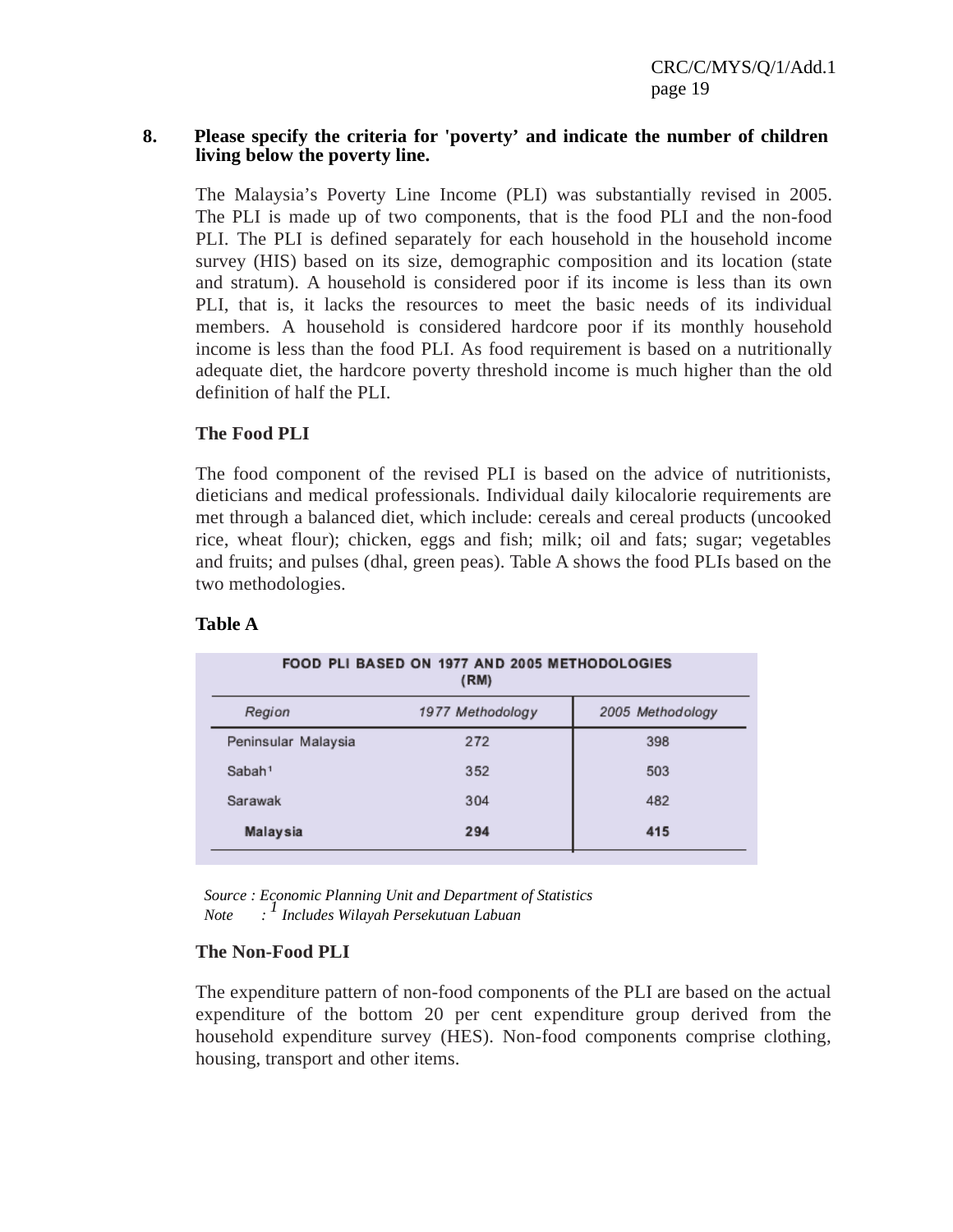# **Comparison of the 1977 and 2005 methodologies**

Table B compares the PLI based on the two methodologies.

#### **Table B**

|                     | <b>COMPARISON OF PLI FOR 2004</b><br>(RM per month) |       |                  |         |
|---------------------|-----------------------------------------------------|-------|------------------|---------|
|                     | 1977                                                |       | 2005 Methodology |         |
| Region              | Methodology                                         | Urban | Rural            | Overall |
| Peninsular Malaysia | 543                                                 | 663   | 657              | 661     |
| Sabah <sup>1</sup>  | 704                                                 | 881   | 897              | 888     |
| Sarawak             | 608                                                 | 777   | 753              | 765     |
| Malaysia            | 588                                                 | 687   | 698              | 691     |

*Source : Economic Planning Unit and Department of Statistics Note : 1 Includes Wilayah Persekutuan Labuan*

Table C compares the incidence of poverty and hardcore poverty based on the two methodologies.

# **Table C**

| <b>COMPARISON OF INCIDENCE OF POVERTY FOR 2004</b><br>(%) |                     |                     |                         |                     |  |  |  |  |  |  |
|-----------------------------------------------------------|---------------------|---------------------|-------------------------|---------------------|--|--|--|--|--|--|
| Region                                                    |                     | Overall Poverty     | <b>Hardcore Poverty</b> |                     |  |  |  |  |  |  |
|                                                           | 1977<br>Methodology | 2005<br>Methodology | 1977<br>Methodology     | 2005<br>Methodology |  |  |  |  |  |  |
| Peninsular Malaysia                                       | 3.1                 | 3.6                 | 3.1                     | 1.2                 |  |  |  |  |  |  |
| Sabah <sup>1</sup>                                        | 16.5                | 23.0                | 2.9                     | 6.5                 |  |  |  |  |  |  |
| Sarawak                                                   | 3.8                 | 7.5                 | 0.4                     | 1.1                 |  |  |  |  |  |  |
| Malaysia                                                  | 4.4                 | 5.7                 | 0.7                     | 1.2                 |  |  |  |  |  |  |

*Source : Economic Planning Unit and Department of Statistics Note : 1 Includes Wilayah Persekutuan Labuan*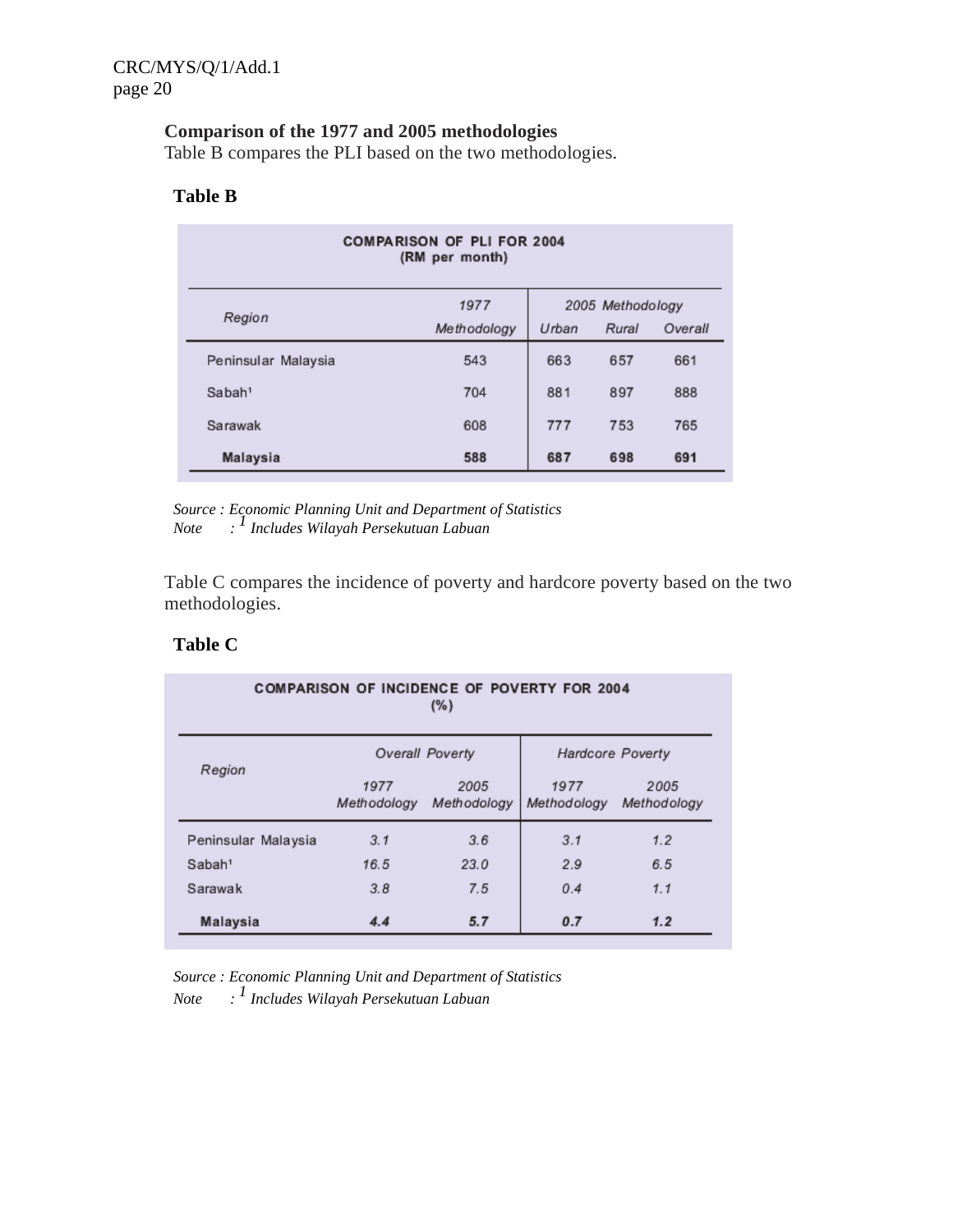Table D shows incidence of poverty and hardcore poverty in Malaysia.

#### **Table D**

|                                            |        |          | 1999    |         |          | 2004    |         |
|--------------------------------------------|--------|----------|---------|---------|----------|---------|---------|
|                                            |        | Malaysia | Urban   | Rural   | Malaysia | Urban   | Rural   |
| <b>Hardcore Poverty</b>                    |        |          |         |         |          |         |         |
| Incidence of Hardcore Poverty <sup>1</sup> | (%)    | 1.9      | 0.5     | 3.6     | 1.2      | 0.4     | 2.9     |
| Number of Hardcore Poor<br>Households      | (000)  | 91.7     | 11.9    | 79.8    | 67.3     | 14.1    | 53.2    |
| Poverty Gap <sup>2</sup>                   | (%)    | 0.4      | 0.1     | 0.8     | 0.2      | 0.1     | 0.6     |
| <b>Overall Poverty</b>                     |        |          |         |         |          |         |         |
| Incidence of Poverty <sup>3</sup>          | (%)    | 8.5      | 3.3     | 14.8    | 5.7      | 2.5     | 11.9    |
| Number of Poor Households                  | (000)  | 409.3    | 86.1    | 323.2   | 311.3    | 91.6    | 219.7   |
| Poverty Gap                                | (%)    | 2.3      | 0.8     | 4.0     | 1.4      | 0.6     | 3.0     |
| <b>Total Households</b>                    | (1000) | 4,800.0  | 2,612.5 | 2,187.5 | 5,459.4  | 3,605.9 | 1,853.5 |

#### **INCIDENCE OF POVERTY AND HARDCORE** POVERTY, 1999 AND 2004

Source: Economic Planning Unit and Department of Statistics - Household Income Surveys, 1999 and 2004

Notes: 1 Refers to households with monthly gross income of less than the food PLI.

<sup>2</sup> Refers to the total income shortfall (expressed in proportion to the poverty line) of poor households.

<sup>3</sup> Refers to households with monthly gross income below PLI.

## **9. With reference to the right to education, please provide disaggregated statistical data (by sex, age groups, if possible ethnic groups, urban and rural areas, internally displaced children) covering the years 2003, 2004 and 2005 in percentage of the relevant age group on the:**

#### **a) rates of literacy (below 18 years);**

Literacy rate (age 10 and above)

|                                      | 2001 | 2002 | 2003 | 2004 | 2005 |  |  |  |  |  |
|--------------------------------------|------|------|------|------|------|--|--|--|--|--|
| Literacy rate $(\%)$                 | 93.9 | 94.0 |      |      |      |  |  |  |  |  |
| Counsel <i>Ministra of Education</i> |      |      |      |      |      |  |  |  |  |  |

*Source: Ministry of Education*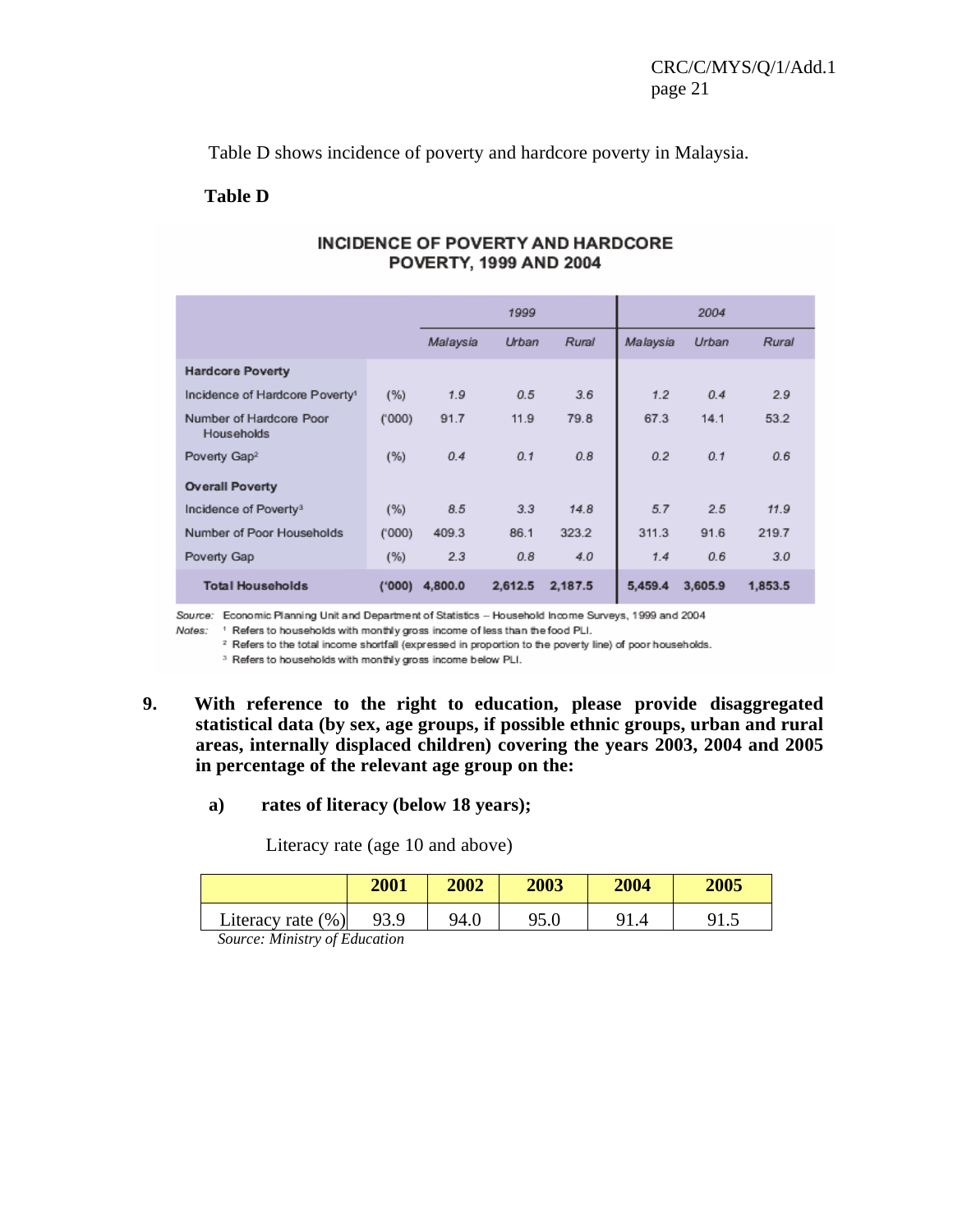# **b) rate of enrolment in pre-primary, primary and in secondary schools;**

|                        | 2001<br>$(\%)$ | 2002<br>$\mathcal{O}_0$ | 2003<br>$(\%)$ | 2004<br>(%) | 2005<br>$(\%)$ |
|------------------------|----------------|-------------------------|----------------|-------------|----------------|
| Primary                | 92.08          | 92.36                   | 92.67          | 92.75       | 91.68          |
| <b>Lower Secondary</b> | 83.55          | 81.21                   | 81.76          | 82.00       | 84.41          |
| <b>Upper Secondary</b> | 71.71          | 72.59                   | 71.66          | 72.45       | 71.66          |

Percentage of enrolment by level of education in government assisted schools.

*Source: Ministry of Education*

# **c) percentage of children completing primary and secondary education;**

|                                                                | 2003<br>(%) | 2004<br>$($ %) | 2005<br>$($ %) |
|----------------------------------------------------------------|-------------|----------------|----------------|
| Completed primary in Ministry of<br><b>Education</b> schools   | 97.0        | 98.3           | 98.1           |
| Completed secondary in Ministry of<br><b>Education</b> schools | 74.0        | 75.0           | 78.0           |

*Source: Ministry of Education*

## **d) number and percentage of drop-outs and repetitions; and**

|                        | 2003   |      | 2004         |      | 2005         |      |  |
|------------------------|--------|------|--------------|------|--------------|------|--|
|                        | Total  | %    | <b>Total</b> | %    | <b>Total</b> | %    |  |
| Primary (Ministry of   |        |      |              |      |              |      |  |
| Education schools)     | 14,632 | 3.0  | 8,400        | 1.7  | 9,713        | 1.9  |  |
| Secondary (Ministry of |        |      |              |      |              |      |  |
| Education schools)     | 55,956 | 14.5 | 48,380       | 11.9 | 43,586       | 10.3 |  |

Percentage of drop-outs, 2003-2005

*Source: Ministry of Education*

The Ministry of Education does not employ any repetition system due to the following reasons:

| <b>Level of Education</b> | <b>Reason</b>                                                                        |
|---------------------------|--------------------------------------------------------------------------------------|
| UPSR (Standard 6)         | Automatic upgrade to Form 1                                                          |
| PMR (Form 3)              | Automatic upgrade to Form 4                                                          |
| $SPM$ (Form 5)            | No repetition system but students are able<br>to re-sit the exam as private students |

*Source: Ministry of Education*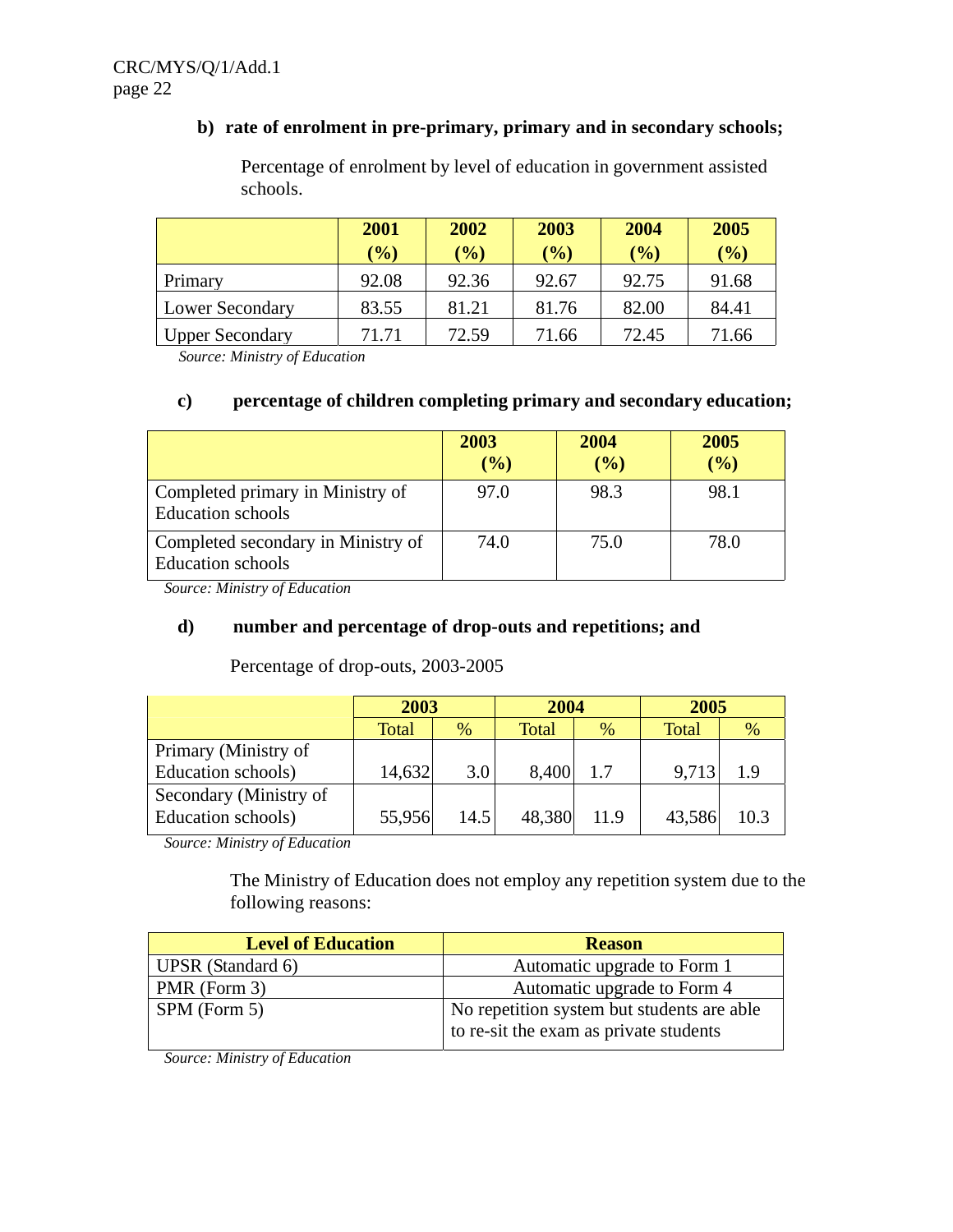|           | 2002<br>$(\frac{6}{6})$ | 2003<br>$(\%)$ | 2004<br>$(\%)$ | 2005<br>(%) |
|-----------|-------------------------|----------------|----------------|-------------|
| Primary   | 18.1                    | 17.6           | 17.2           | 16.5        |
| Secondary | 16.5                    | 16.4           | 16.3           | 16.2        |

## **e) teacher per child ratio and number of children per class.**

*Source: Ministry of Education*

Ratio of the average class size to the number of pupils per class

|           | 2002<br>$\mathcal{O}_0$ | 2003<br>$\frac{1}{2}$ | 2004<br>$\frac{1}{2}$ | 2005<br>(%) |
|-----------|-------------------------|-----------------------|-----------------------|-------------|
| Primary   | 31.4                    | 31.1                  | 31.0                  | 31.0        |
| Secondary | 32.6                    | 32.5                  | 32.5                  | 32.3        |

*Source: Ministry of Education* 

- **10. Please provide disaggregated statistical data (including by sex, age and type of crime) covering the years 2003, 2004 and 2005, in particular on the number of:**
	- **a) person below 18, who have allegedly committed a crime, reported to the police;**

Not available.

**b) persons below 18 who have been charged with a crime and of them those who are sentenced, and the type of punishment or sanctions related to offences including length of deprivation of liberty;**

Not available.

## **c) detention facilities for persons below 18 in conflict with law and their capacity;**

Children detained in prisons are isolated from adult inmates according to their age groups. As for the care and facilities of these children, it complies with all the rules and regulations governing them.

## **d) persons below 18 detained in these facilities and persons below 18 detained in adult facilities;**

Not available.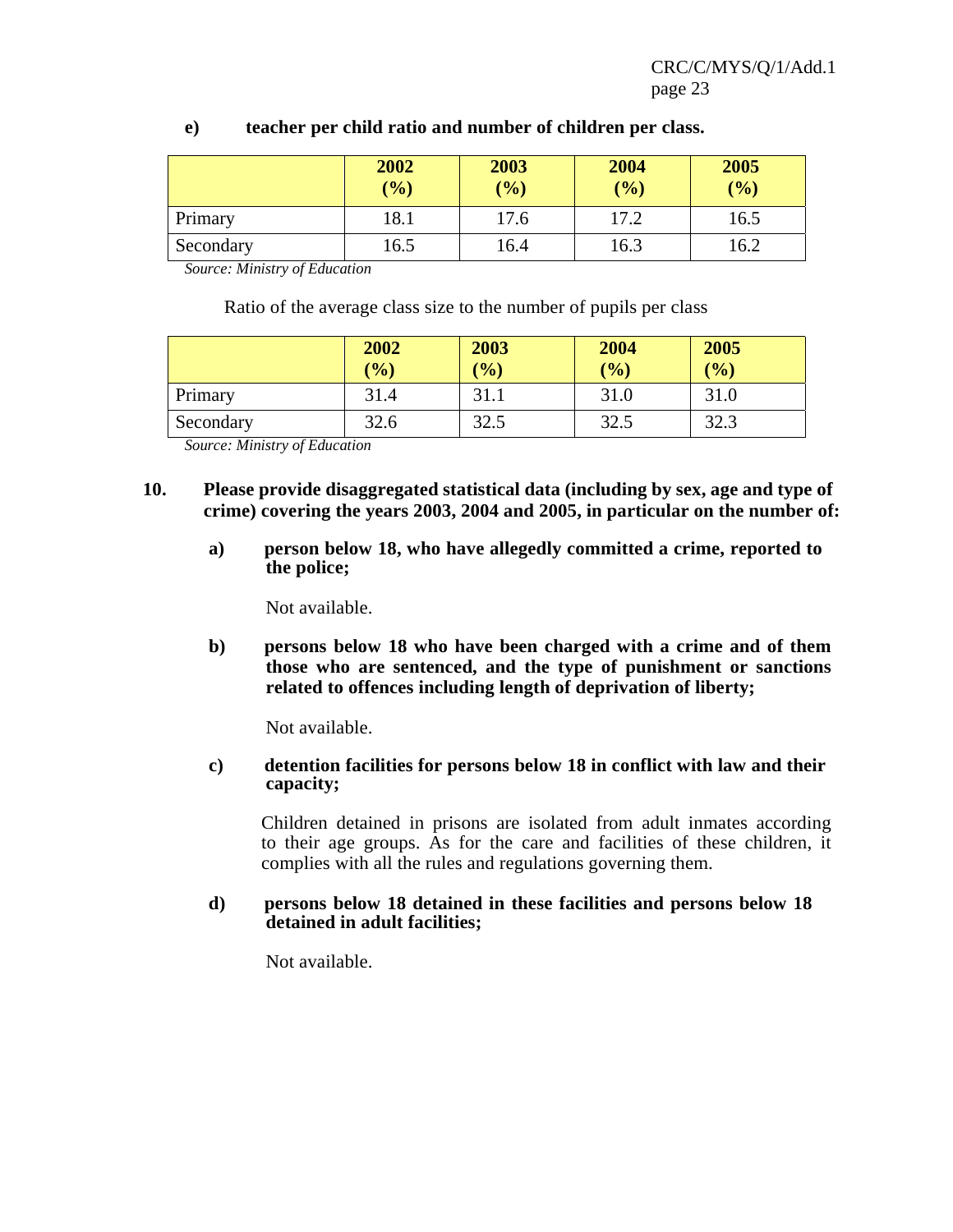## **e) persons below 18 kept in pre-trial detention and the average length of their detention;**

 Length of time of detention/remand for persons under 18 remanded/charged with a crime

| <b>Time</b>        |    | 2003           |    | 2004                                             | 2005 |                 |  |
|--------------------|----|----------------|----|--------------------------------------------------|------|-----------------|--|
| length<br>(months) |    |                |    | <b>Charged Remanded Charged Remanded Charged</b> |      | <b>Remanded</b> |  |
| $0 - 3$            | 44 | 120            | 23 | 105                                              | 19   | 56              |  |
| $3 - 6$            | 15 | $\overline{2}$ | 25 | 12                                               | 8    | 62              |  |
| $6 - 12$           | 13 | 6              | 12 | 8                                                |      |                 |  |
| $12 - 36$          | 3  |                | 3  |                                                  |      |                 |  |
| 36 and over        |    |                |    |                                                  |      |                 |  |
| <b>Total</b>       | 75 | 129            | 63 | 129                                              | 32   | 121             |  |

*Source: Department of Prison*

#### **f) reported cases of abuse and maltreatment of persons below 18 occurred during their arrest and detention; and**

Not available.

# **g) persons under 18 tried and sentenced as adults (joint charges)**

| <b>Ethnic</b>   |                                                                                 |                |                 | 2004           | 2005            |     |  |  |
|-----------------|---------------------------------------------------------------------------------|----------------|-----------------|----------------|-----------------|-----|--|--|
| <b>Group</b>    | 2003<br><b>Charged Remanded</b><br>46<br>$\overline{4}$<br>15<br>18<br>45<br>69 | <b>Charged</b> | <b>Remanded</b> | <b>Charged</b> | <b>Remanded</b> |     |  |  |
| Malay           |                                                                                 |                |                 | 39             |                 | 40  |  |  |
| Chinese         |                                                                                 |                |                 | 14             |                 |     |  |  |
| Indian          |                                                                                 |                |                 | 17             |                 | 24  |  |  |
| Others          |                                                                                 |                | 2               | 18             | 3               |     |  |  |
| Non<br>Citizens |                                                                                 |                | 57              | 41             | 24              | 38  |  |  |
| <b>Total</b>    | 75                                                                              | 129            | 63              | 129            | 32              | 121 |  |  |

*Source: Department of Prisons*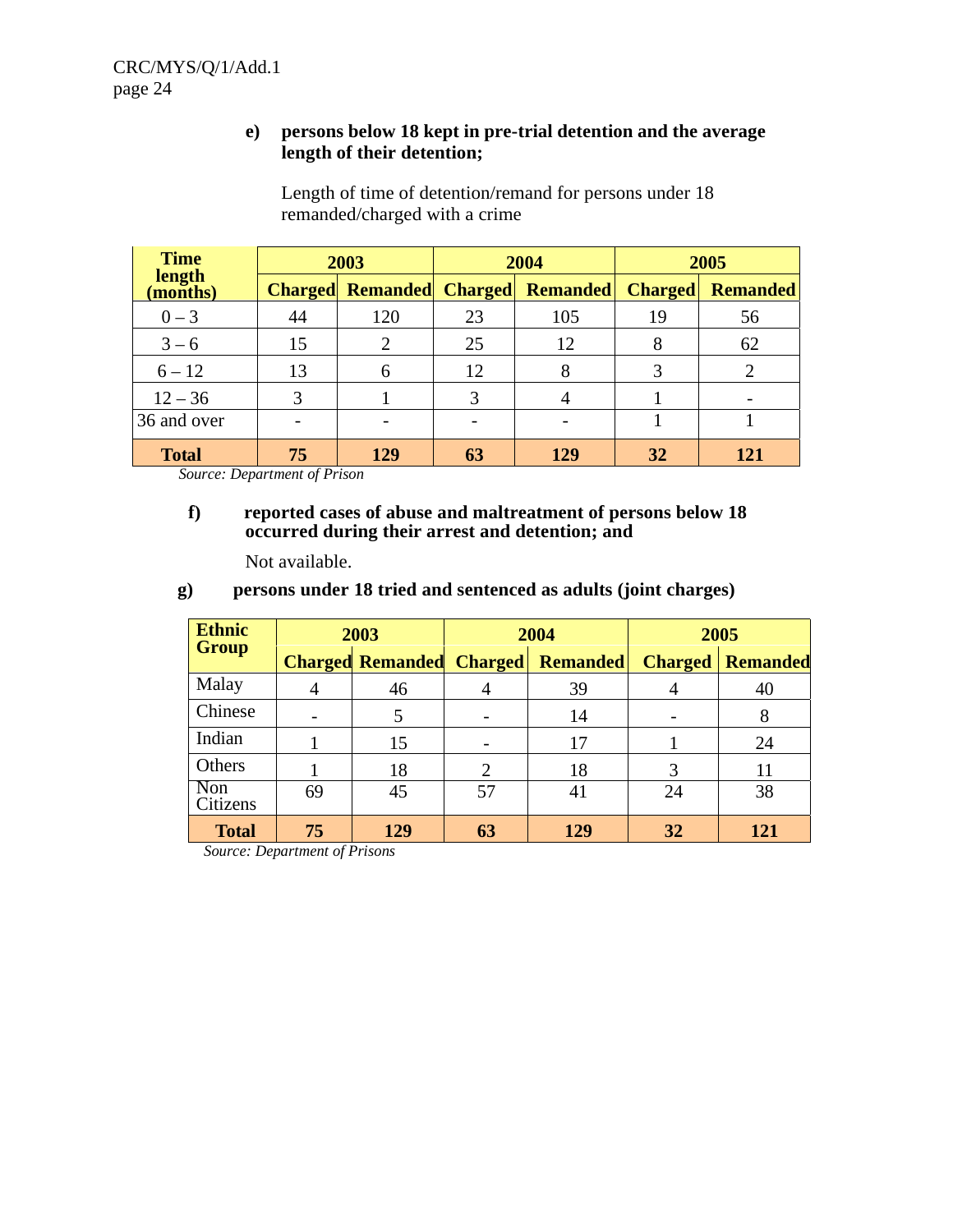# CRC/C/MYS/Q/1/Add.1

page 25

11. With reference to special protection measures, please provide statistical data (including by sex, age, if possible ethnic group, **urban and rural areas) for the years 2003, 2004 and 2005 on the number of children:**

a) victims of sexual exploitation, including prostitution, pornography and trafficking and the number of children provided **with access to recovery and other assistance;**

2004

|                          |                | M           |                   | $\sim$         |                |                |                       | PSm                   | <b>PSb</b>            |             | <b>PSW</b>     |          | LL             |          |                       | <b>Total</b>      |
|--------------------------|----------------|-------------|-------------------|----------------|----------------|----------------|-----------------------|-----------------------|-----------------------|-------------|----------------|----------|----------------|----------|-----------------------|-------------------|
| <b>Types of Cases</b>    | M              | $\mathbf F$ | M                 | F              | M              | $\mathbf{F}$   | M                     | F                     | M                     | $\mathbf F$ | M              | F        | M              | F        | $\boldsymbol{M}$      | $\bm{F}$          |
| Children in need of      |                |             |                   |                |                |                |                       |                       |                       |             |                |          |                |          |                       |                   |
| Protection and           | 4              | 8           | 2                 |                | $\overline{0}$ | $\overline{0}$ | $\theta$              | $\overline{0}$        | $\Omega$              | $\Omega$    | $\overline{0}$ | 3        | $\overline{0}$ | $\theta$ | 6                     | 12                |
| Rehabilitation           |                |             |                   |                |                |                |                       |                       |                       |             |                |          |                |          |                       |                   |
| (a) Section $38(a)$      |                |             |                   |                |                |                |                       |                       |                       |             |                |          |                |          |                       |                   |
| (b) Section $38(b)$      | $\overline{0}$ | 4           | $\theta$          |                | $\Omega$       | 3              | $\theta$              | $\overline{0}$        | $\overline{0}$        | $\theta$    | $\theta$       | $\Omega$ | $\Omega$       | $\theta$ | $\boldsymbol{\theta}$ | 8                 |
| $(c)$ Section 38 $(c)$   | $\overline{0}$ | 2           | $\theta$          | $\theta$       | $\theta$       | $\overline{0}$ | $\overline{0}$        | $\overline{0}$        | $\overline{0}$        | $\Omega$    | $\Omega$       | $\Omega$ | $\Omega$       | 0        | 0                     | $\mathbf{\Omega}$ |
| Children in urgent need  |                |             |                   |                |                |                |                       |                       |                       |             |                |          |                |          |                       |                   |
| of protection            | 3              | 10          | $\overline{0}$    | $\overline{2}$ | $\overline{0}$ | $\overline{0}$ | $\theta$              | $\overline{0}$        | $\Omega$              | $\Omega$    | $\Omega$       | $\Omega$ | $\theta$       | $\theta$ |                       | 12                |
| (a) Section $41(1)$      |                |             |                   |                |                |                |                       |                       |                       |             |                |          |                |          |                       |                   |
| (b) Section $41(2)(a-d)$ | $\overline{4}$ | 10          | $\Omega$          |                |                | $\overline{0}$ | $\overline{0}$        | $\overline{0}$        | $\Omega$              | $\Omega$    | $\theta$       | $\Omega$ | $\Omega$       | $\Omega$ |                       | 11                |
| <b>Total</b>             | 11             | 34          | $\mathbf{\Omega}$ | 4              |                | 3              | $\boldsymbol{\theta}$ | $\boldsymbol{\theta}$ | $\boldsymbol{\theta}$ | 0           | 0              | 3        | 0              | 0        | 14                    | 34                |

- M M alay
- C Chinese
- I Indian
- PSm Indigenous people of Peninsular Malaysia
- PSb Indigenous people of Sabah
- PSw Indigenous people of Sarawak
- LL Others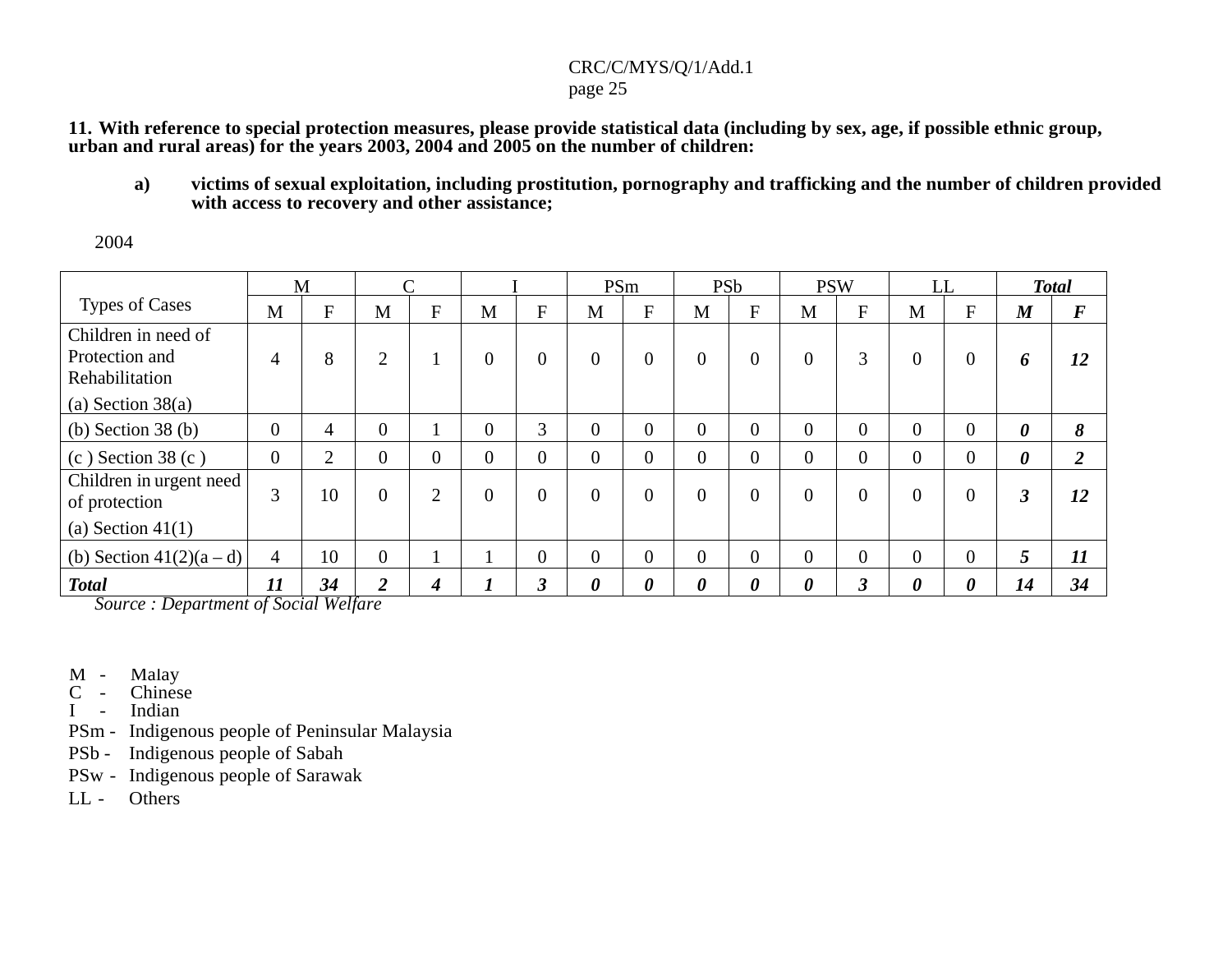| <b>Types of Cases</b>                                   |                | M         |                |                |                |                       |                | PSm                       | <b>PSb</b>            |                | <b>PSW</b>            |           | LL             |          |                       | <b>Total</b>          |
|---------------------------------------------------------|----------------|-----------|----------------|----------------|----------------|-----------------------|----------------|---------------------------|-----------------------|----------------|-----------------------|-----------|----------------|----------|-----------------------|-----------------------|
|                                                         | M              | $F_{\rm}$ | M              | F              | M              | $\mathbf F$           | M              | $\boldsymbol{\mathrm{F}}$ | M                     | $\mathbf F$    | M                     | $F_{\rm}$ | M              | F        | $\boldsymbol{M}$      | $\bm{F}$              |
| Children in need of<br>Protection and<br>Rehabilitation | $\theta$       |           | $\overline{0}$ |                | $\overline{0}$ | $\theta$              | $\overline{0}$ | $\overline{0}$            | $\theta$              | $\theta$       | $\Omega$              | $\Omega$  | 0              | 0        | $\boldsymbol{\theta}$ | 6                     |
| (a) Section $38(a)$                                     |                |           |                |                |                |                       |                |                           |                       |                |                       |           |                |          |                       |                       |
| (b) Section $38(b)$                                     | $\overline{0}$ |           | $\theta$       | $\overline{0}$ | $\overline{0}$ | $\overline{0}$        | $\overline{0}$ | $\overline{0}$            | $\theta$              | $\Omega$       | $\theta$              | $\theta$  | $\Omega$       |          | $\boldsymbol{\theta}$ | 7                     |
| $(c)$ Section 38 $(c)$                                  | $\theta$       | $\Omega$  | $\overline{0}$ | 0              | $\overline{0}$ | $\overline{0}$        | $\overline{0}$ | $\overline{0}$            | $\overline{0}$        | $\Omega$       | $\Omega$              | $\theta$  | 0              | 0        | $\boldsymbol{\theta}$ | $\boldsymbol{\theta}$ |
| Children in urgent need<br>of protection                | 3              | 17        | $\overline{2}$ |                | $\overline{0}$ | $\overline{0}$        | $\overline{0}$ | $\Omega$                  | $\theta$              | $\Omega$       | $\theta$              |           | 0              | $\Omega$ | 5                     | 19                    |
| (a) Section $41(1)$                                     |                |           |                |                |                |                       |                |                           |                       |                |                       |           |                |          |                       |                       |
| (b) Section $41(2)(a-d)$                                | 3              | 6         | $\overline{0}$ | $\overline{0}$ | $\overline{0}$ | $\overline{0}$        | $\overline{0}$ | $\overline{0}$            | $\overline{0}$        | $\overline{0}$ | $\theta$              | $\theta$  | $\overline{0}$ | $\Omega$ | 3                     | 6                     |
| <b>Total</b>                                            | 6              | 25        | C              | 6              | 0              | $\boldsymbol{\theta}$ | 0              | $\boldsymbol{\theta}$     | $\boldsymbol{\theta}$ | 0              | $\boldsymbol{\theta}$ |           | 0              | 0        | 8                     | 32                    |

2005

*Source : Department of Social Welfare*

Note :

# **Types of Cases:**

- (1) Children in need of protection and rehabilitation Section 38  $(a c)$ 
	- (a) Is being induced to perform any sexual act, or is in any physical or social or social environment which may lead to the performance of such act;.
	- (b) Lives in or frequents any brothel or place of assignation; or
	- (c) Is habitually in the company or under the control of brothel-keepers or procurers or persons employed or directly interested in the business carried on in brothels or in connection with prostitution.

(2) Children in need of urgen<sup>t</sup> protection – Section 41

- (1) The Protector is satisfied that the child is in urgen<sup>t</sup> need of protection
- (2) A child is in urgen<sup>t</sup> need of protection if there is reasonable cause to believe that:
	- (a) the child is being threatened or intimidated for purposes of prostitution or for purposes of having sexual intercourse with another or for any immortal purpose;
	- (b) the child is to be confined or detained by another ;
	- (c) an offence against this Part is being or likely to be committed in respec<sup>t</sup> of the child; or
	- (d) if the child is <sup>a</sup> female, that she is pregnan<sup>t</sup> out of wedlock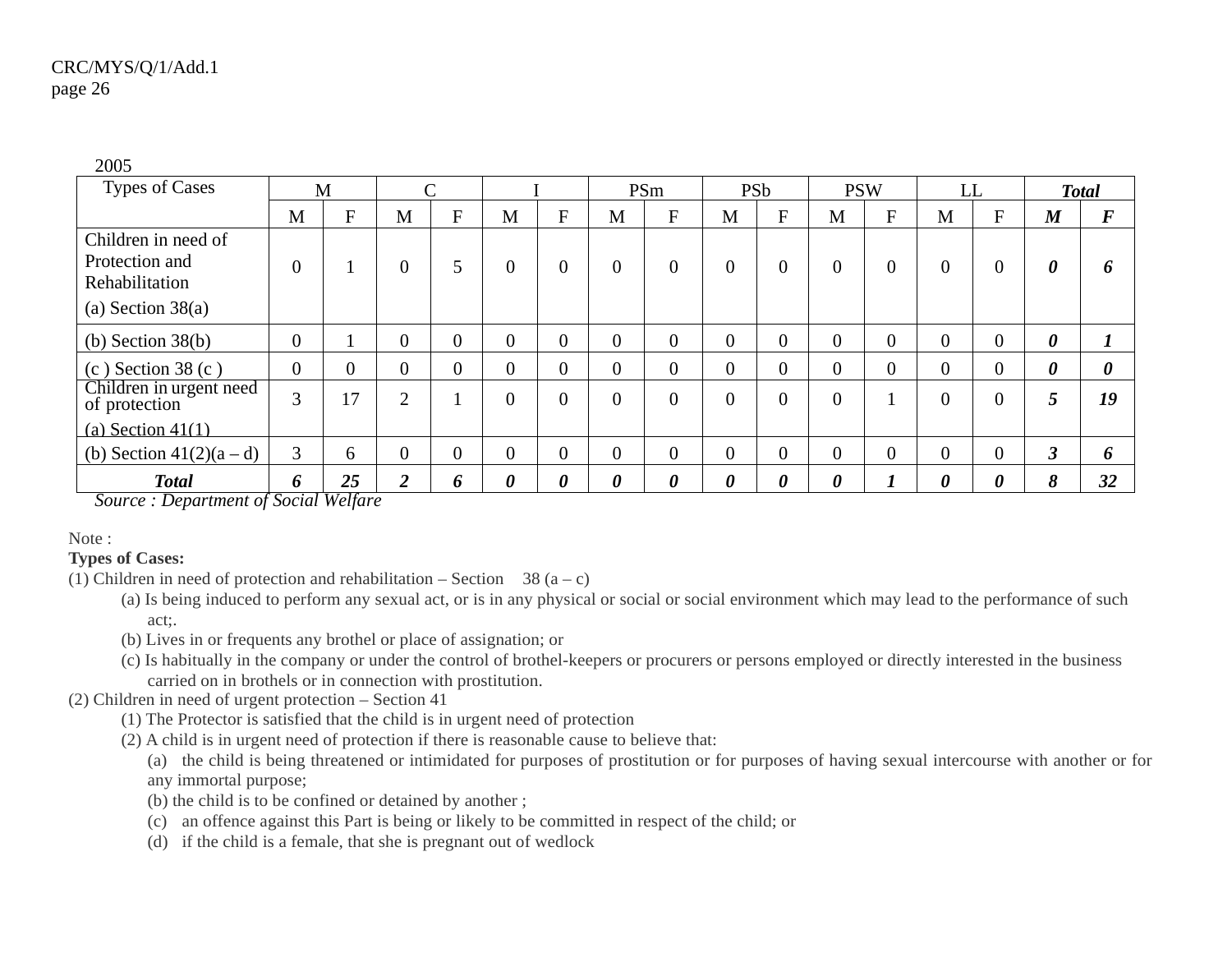#### **b) involved in substance abuse and the number of children who received treatment and recovery assistance;**

Not available.

## **c) involved in child labour; and**

Not available.

## **d) unaccompanied asylum-seeking and refugee children;**

Not available.

## **e) migrant children; and**

Not available.

## **f) indigenous children.**

Not available.

## **B. General measures of implementation**

## **1. Please provide information on the content and the implementation of the Child Act of 2001 and elaborate whether the Child Act fully complies with the provisions and principles enshrined in the Convention.**

In fulfilling Malaysia's obligation under the Convention on the Rights of the Child, Malaysia enacted the Child Act 2001 [*Act 611*]. Act 611 repealed the Juvenile Courts Act 1947 [*Act 90*], the Women and Girls Protection Act 1973 [*Act 106*] and the Child Protection Act 1991 [*Act 468*]. The provisions of Act 611 are based on the four core principles of the Convention on the Rights of the Child that is protection, survival, development and participation of the child.

The preamble of Act 611 provides that every child is entitled to protection and assistance in all circumstances without regard to distinction of any kind, such as race, colour, sex, language, religion, social origin or physical, mental or emotional disabilities or any status. Act 611 also requires the setting up of Child Protection Teams and Child Activity Centres at both state and district levels which aimed at mobilising community participation in the implementation of preventive and rehabilitative programmes. Such programmes and activities are targeted towards children at risk or children vulnerable to all forms of abuse and exploitation.

In terms of administration of juvenile justice, Act 611 provides for a procedure before the Court for Children which is child friendly taking into account the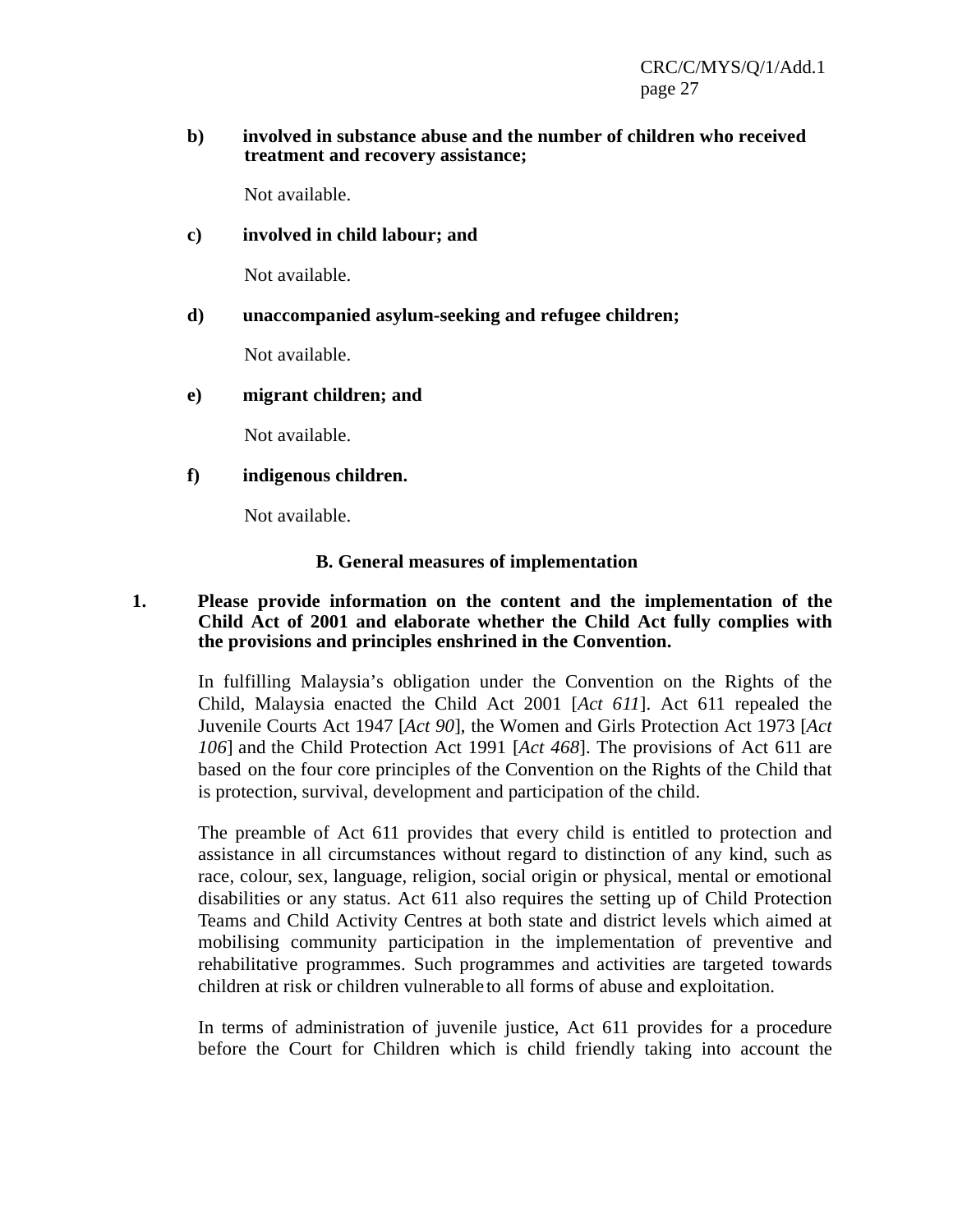mental and emotional maturity of a child. The child is presumed innocent until found guilty and is guaranteed the right to be heard. The child also has a right to a counsel.

The Court for Children consists of a Magistrate who shall be assisted by two advisors, one of whom shall be a woman. It shall be the duty of the Court to explain to the child in simple language suitable to the child's age, maturity and understanding the substance of the alleged offence. Where the child admits the facts constituting the offence, the Court shall ascertain that the child understands the nature and consequences of his admission before recording the finding of guilt.

## **2. Please provide information on cases where the Convention has been directly invoked in domestic courts, and if so please provide examples of such cases.**

Not available

## **3. Please provide information on the measures taken to review the State party's reservations to articles 1,2,7,13,14, 15, 28, paragraph 1(a), and 37 of the Convention.**

A forum on Malaysia's reservation to the Convention on the Rights of the Child was held on 29 September 2005. This forum was attended by various Government agencies and non-governmental organisations (NGO).

#### **4. Please describe measures undertaken to strengthen data and statistics collection mechanisms and procedures with regard to the implementation of all provisions of the Convention.**

The Ministry of Women, Family and Community Development and the Department of Social Welfare have in-house statisticians to assist in data collection.

#### **5. With regard to the implementation of the Convention, please provide information on the coordination activities of the Ministry of Women, Family and Community Development. Please elaborate the coordination of the implementation of the Convention both at national and local level. Does the inter-ministerial Coordination also involve non-governmental organizations?**

The Ministry of Women, Family and Community Development (MOWFCD) utilizes several channels to address matters and issues of children. Firstly, there are inter-ministerial meetings at the minister and senior officials' level. These meetings are held with the relevant ministries that have the jurisdiction over the issues at hand. Secondly, MOWFCD holds regular dialogues with stakeholders, especially the non-governmental organizations (NGOs) to receive inputs with regard to the problems at the grassroots level. At the same platform, MOWFCD establishes smart partnership with the NGOs to implement programmes and activities at the grassroots levels.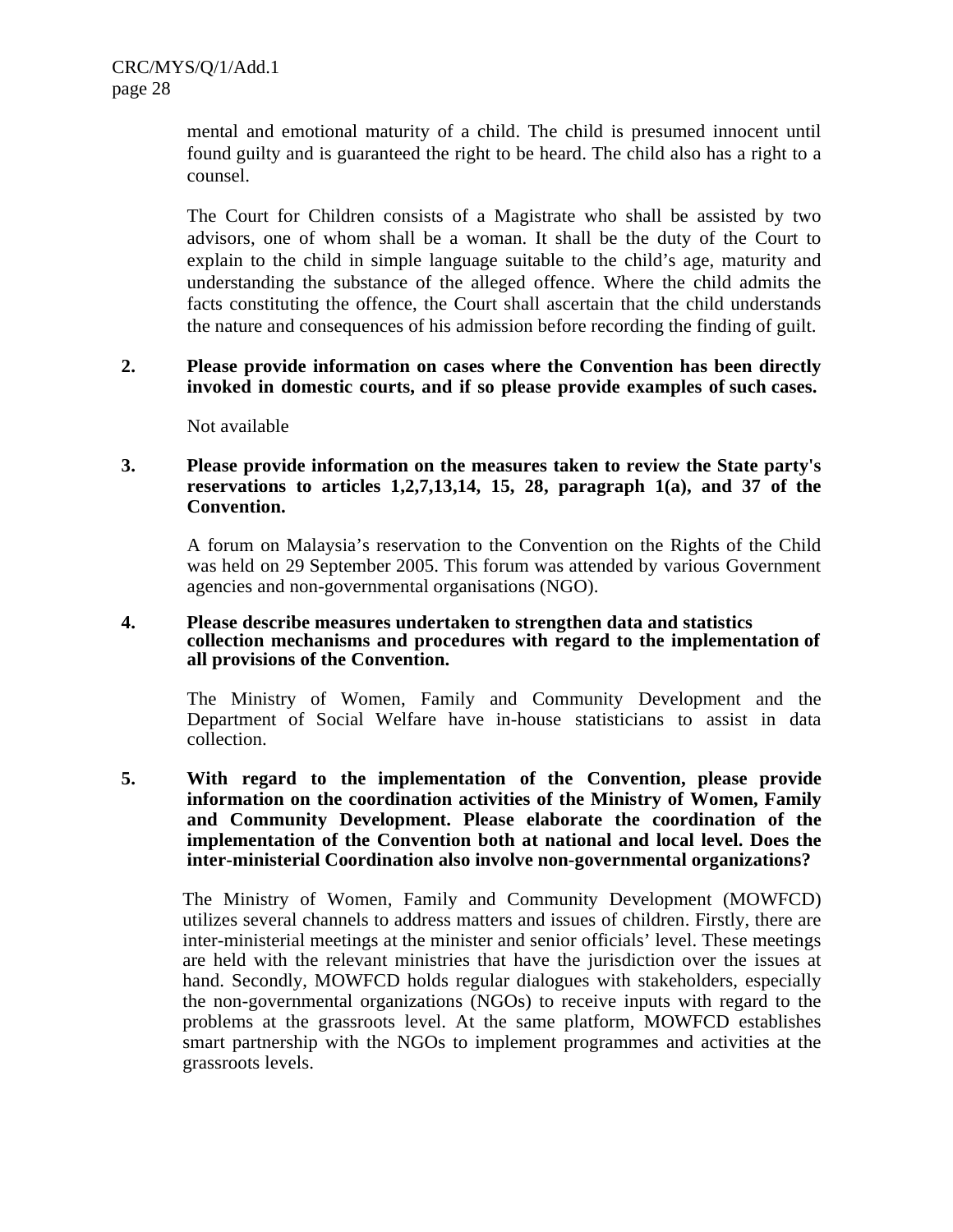#### **6. Please provide information on the status of the Second National Plan of Action for Children and the measures taken/planned to implement it as well as to monitor and evaluate its implementation.**

The Ministry of Women, Family and Community Development is in the midst of drafting the National Child Policy before preparing a comprehensive Second Plan of Action for Children. The Policy and Plan of Action will be completed in 2007.

#### **7. Please provide a brief overview of the Ninth Malaysia Plan 2006-2010.**

The nation is embarking upon a new phase of development towards realising its aspiration of becoming a developed nation by 2020. This next 15-year phase will be guided by the National Mission, a policy and implementation framework aimed at obtaining greater performance and impact from the country's collective developmental initiatives. The Ninth Malaysia Plan represents the first five-year blueprint of the National Mission, outlining the policies and key programmes aimed at fulfilling the Mission's thrusts and objectives for the 2006-2010 period. As such, the Ninth Malaysia Plan is consistent with the ambition to build a country with an advanced economy, balanced social development and a population which is united, cultured, honourable, skilled, progressive and farsighted.

Economic growth, competitiveness and dynamism will be pursued together with equal opportunity, social equity and inclusion. The quality of human capital will be upgraded as it is a key determinant in the achievement of the Plan's goals and objectives. The quality of life of all Malaysians will be enhanced further. Thenational implementation machinery will be streamlined and strengthened. In all, these efforts will ensure that the overriding objective of the nation, that is national unity and integration, will be strengthened.

In light of the National Mission and the recognition of the importance of a joint national effort to ensure its achievement, the theme of the Ninth Plan is set as *Together Towards Excellence, Glory and Distinction.* All Malaysians have a stakein the nation building process – the private sector as the engine of growth, the public sector as facilitator and regulator, and civil society and others as partners in development. The quest to attain developed nation status can only be realised through the sustained commitment and contribution of each and every citizen.

Given the changing domestic and global economic landscape, initiatives to enhance national competitiveness and resilience will continue to be given high priority. At the same time, efforts to close inter- and intra-ethnic socio-economic disparities will be intensified, with measures that focus more accurately on target groups. All development initiatives during the Ninth Plan period will be guided by the universal principles of *Islam Hadhari*.

Overall macroeconomic management during the Plan period will focus on sustaining growth and strengthening the economy's capacity to cushion against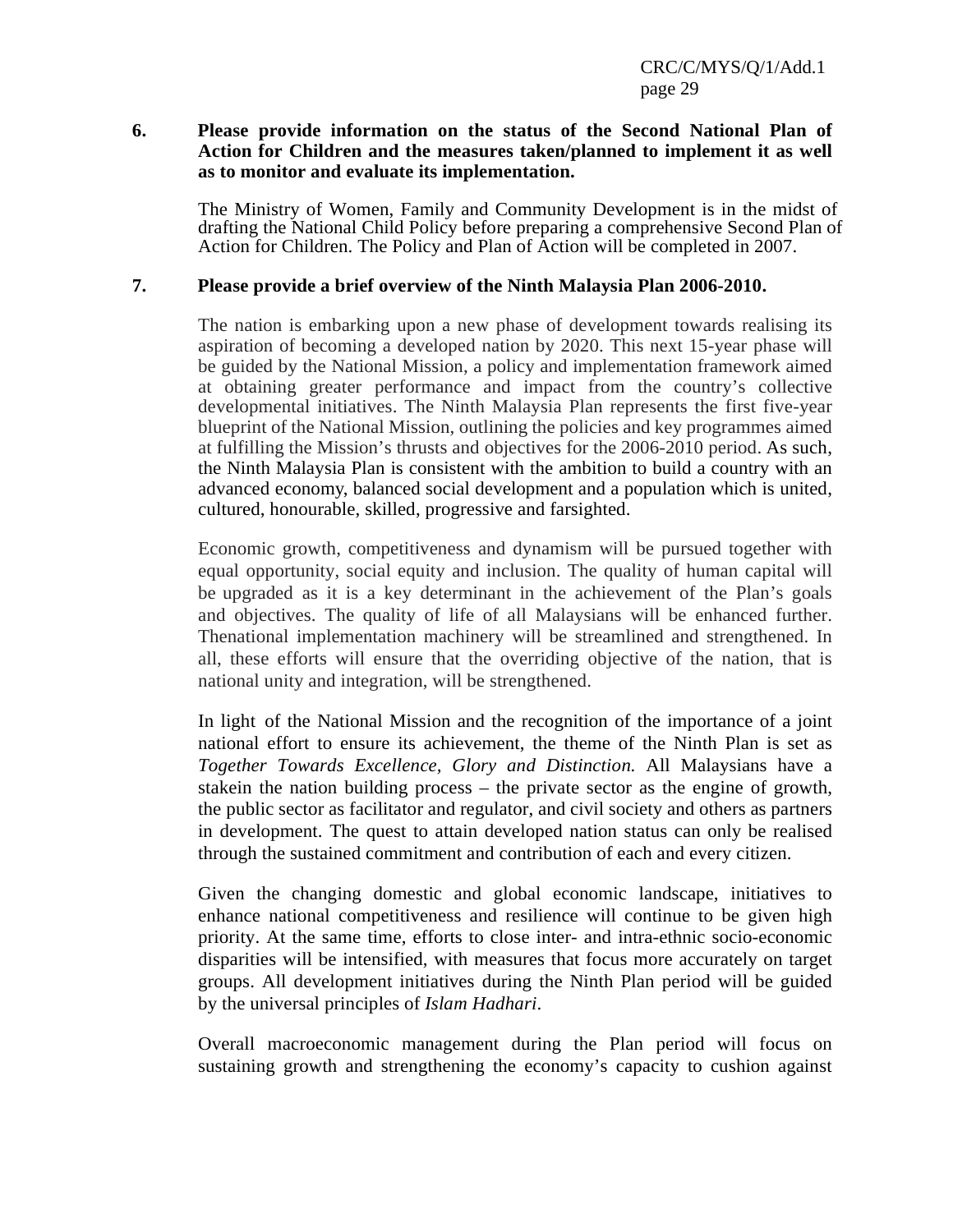downside risks and shocks. The Government will ensure that price pressures remain manageable; that an appropriate monetary policy is in effect; that the Federal Government operating expenditure is managed in a prudent and costeffective manner; that a gradual reduction in the Federal Government deficitis observed without retarding overall growth; and that a strong balance of payments and external reserves position is maintained at all times. The Ninth Plan is organized according to the 5 thrusts of the National Mission.

**8. Please provide information on the situation of refugee and asylum-seeking children and the State party's laws, policies and programmes in this respect.**

Not available.

**9. Please provide Information on the amendments of 2002 to the Immigration Act 1959/63 (Act 155) and on the implementation of this Act. Please describe the situation of migrant children, with or without valid documentation, and provide information on their access to social and health Services, education and housing in the State party.**

Not available.

#### **10. Please provide information on efforts to disseminate the Convention.**

| Year | <b>Programmes</b>                                                                                               |
|------|-----------------------------------------------------------------------------------------------------------------|
| 2004 | 1) Convention on the Rights of the Child (CRC): Awareness and Participation                                     |
|      | 2) Empowering Child Protection Teams in the Prevention of<br>Child Sexual Abuse                                 |
|      | 3) Capacity strengthening of NGOs in Malaysia-Preparation of guidelines for<br>Management of Homes Managed by   |
|      | Child-Related NGOs                                                                                              |
| 2005 | Prevention of Child Abuse                                                                                       |
|      | i) Child Participation                                                                                          |
|      | ii) Development of Modules for Counselors and Para-counselors<br>iii) Development of Modules for Court Advisors |
| 2006 | Prevention of Child Abuse                                                                                       |
|      | Child Participation<br>$\mathbf{i}$                                                                             |
|      | ii) Pre-testing Modules for Counselors and Para-counselors                                                      |
|      | iii) Finalizing Modules for Court Advisors                                                                      |

Programme by UNICEF: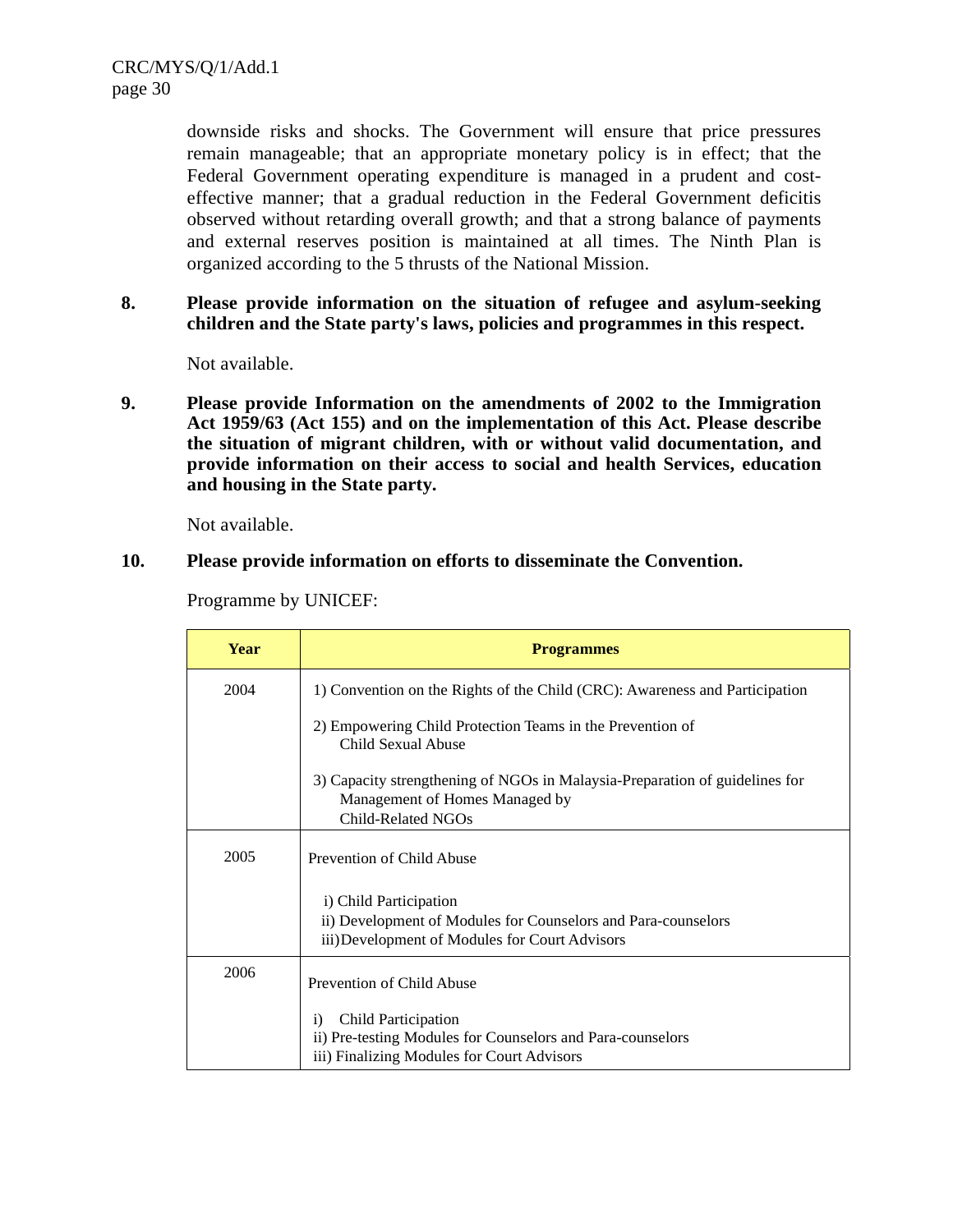Other Programmes by Department of Social Welfare, Ministry of Women, Family and Community Development:

| <b>Programmes</b>                                                                                                                                                                                              |
|----------------------------------------------------------------------------------------------------------------------------------------------------------------------------------------------------------------|
| Printing of booklets on CRC for distribution to members of the public<br>o Convention on the Rights of the Child in four languages<br>o A simple guide to your rightsas a child<br>$\sigma$ Syok<br>o Calendar |
| CRC is also incorporated into lectures and talks to the public and staff from<br>time to time.                                                                                                                 |

#### **11. Please provide information on efforts made to provide training, awareness on the Convention and on human rights in general, to children parents, teachers, social workers and other professionals working with and for children.**

Children's rights remain a significant part of the Human Rights Commission of Malaysia (SUHAKAM) agenda since its inception in 2000. The Human Rights Education and Promotion Working Group focuses on the area of promotion and advocacy of the rights of the child through community and school based programmes, such as "Training of Adult and Young Trainers on CRC", CRC Awareness workshops, message and poster competitions on CRC and also CRC Camps for selected schools and institutions of higher learning. The Working Group has also conducted a nationwide survey between April 2003 and May 2003 on the knowledge and practice of human rights in schools following the success in including human rights education in schools. In January 2004, the Law Reform and International Treaties Working Group organised a roundtable discussion on the status of the implementation of the CRC. The discussion was attended by a wide range of stakeholders including children and young people.

CRC is also incorporated by the Department of Social Welfare in courses, discussions and workshops as follows:

- i) Basic courses for Social Welfare officers.
- ii) Child Act 2001 Workshops. As of 2005, four workshops have been held.
- iii) Professional discussion with relevant parties on the amendment to the Child Act. Such discussion was held six times in 2006.
- iv) Various training on CRC as illustrated in the table below. The participants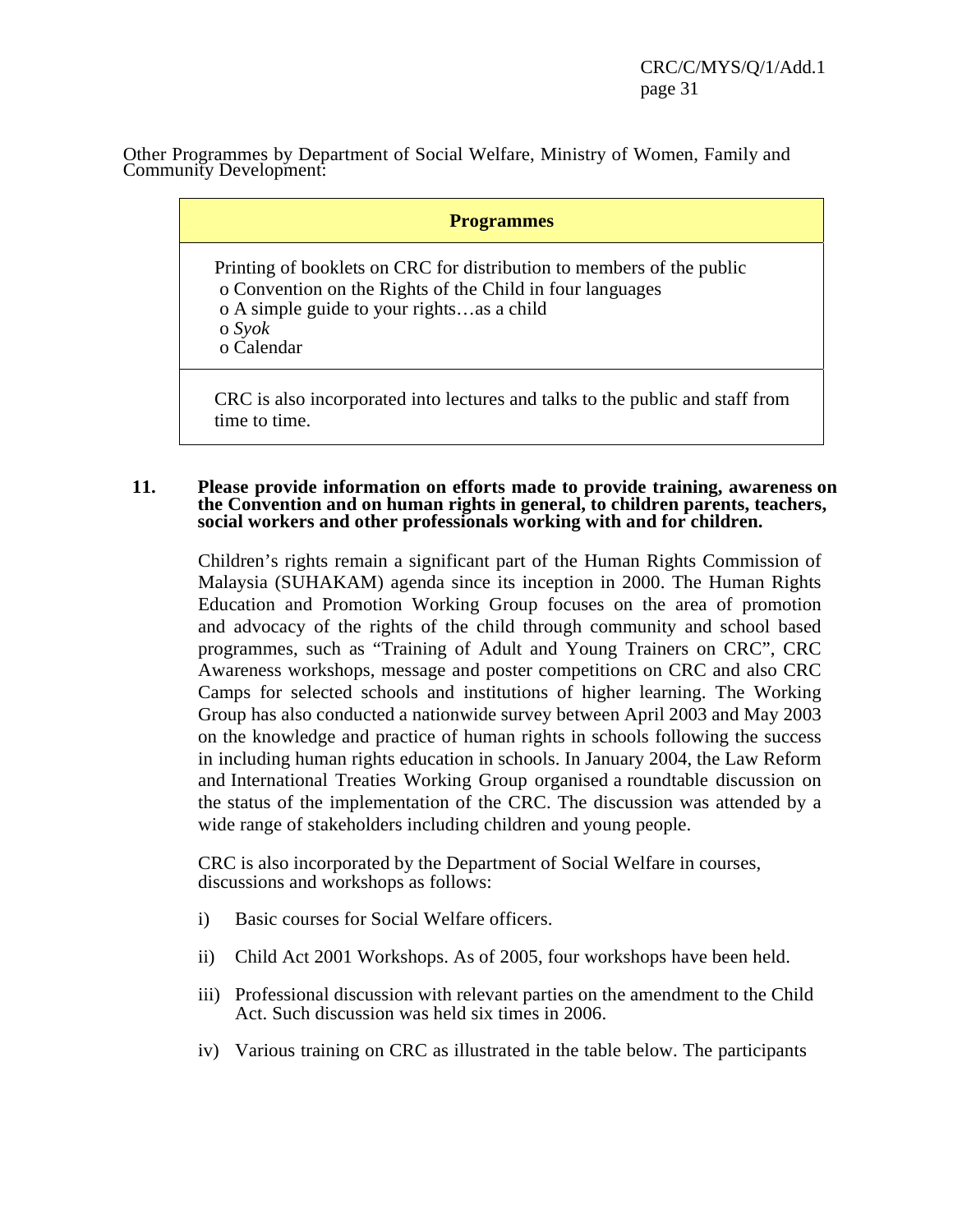comprise of staff from the Department of Social Welfare, staff of other government agencies and also the public.

| <b>Program</b>                     | <b>Date</b>          | No. of<br><b>Participants</b> |  |  |
|------------------------------------|----------------------|-------------------------------|--|--|
| Workshop on Convention on The      | $4 - 6$ June 2003    | 31 children                   |  |  |
| Rights of the Child – Sabah        |                      | from Sabah                    |  |  |
| CRC workshop (Ministry of          | $13 - 15$ Oct. 2003  | 43 staff                      |  |  |
| Education)                         |                      |                               |  |  |
| Workshop on Convention on The      | $1 - 2$ March 2004   | 40 children                   |  |  |
| Rights of the Child - Sarawak      |                      | from Sarawak                  |  |  |
| Workshop on Convention on The      | $24 - 26$ May 2004   | 37 children                   |  |  |
| Rights of the Child – Pulau Pinang |                      | (Northern Zone)               |  |  |
| Workshop on Convention on The      | $25 - 27$ July 2004  | 38 children                   |  |  |
| Rights of the Child – Terengganu   |                      | (Eastern Zone)                |  |  |
| Workshop on Convention on The      | $20 - 22$ Sept. 2004 | 27 children                   |  |  |
| Rights of the Child $-$ Johor      |                      | (Southern Zone)               |  |  |
| Workshop on Convention on The      |                      | 30 children                   |  |  |
| Rights of the Child – Kuala        | $20 - 22$ Dec. 2004  | (Central Zone)                |  |  |
| Lumpur                             |                      |                               |  |  |

| <b>Program</b>                              | <b>Date</b>                | No. of<br><b>Participants</b> |
|---------------------------------------------|----------------------------|-------------------------------|
| CRC workshop for staff of the<br>Department | $31$ March $-2$ April 2006 | 30 staff                      |

In 2004, the move was made towards empowering children to be facilitators of CRC. This Child Participation Training was carried out in five states. The core group of 25 children had been trained as facilitators to conduct sessions pertaining to current issues related to CRC including protection against violence. The age of these school-going children ranges from 12 to 17 years, selected from schools and child-related NGOs.

All child participants attended a strategic workshop in December 2004 with the objective of empowering them, establish networking and share ideas. The children were chairpersons, moderators, presenters and also rapporteurs. A city tour was also organized for the children, and the children especially the Sabahans and Sarawakians were most grateful for that experience.

Eight child facilitators who were trained by Department of Social Welfare also attended the Melaka International Youth Dialogue and facilitated one of the side events. One of them was a panel speaker and spoke on the National Plan of Action. In addition, sensitization and training for heads of the Department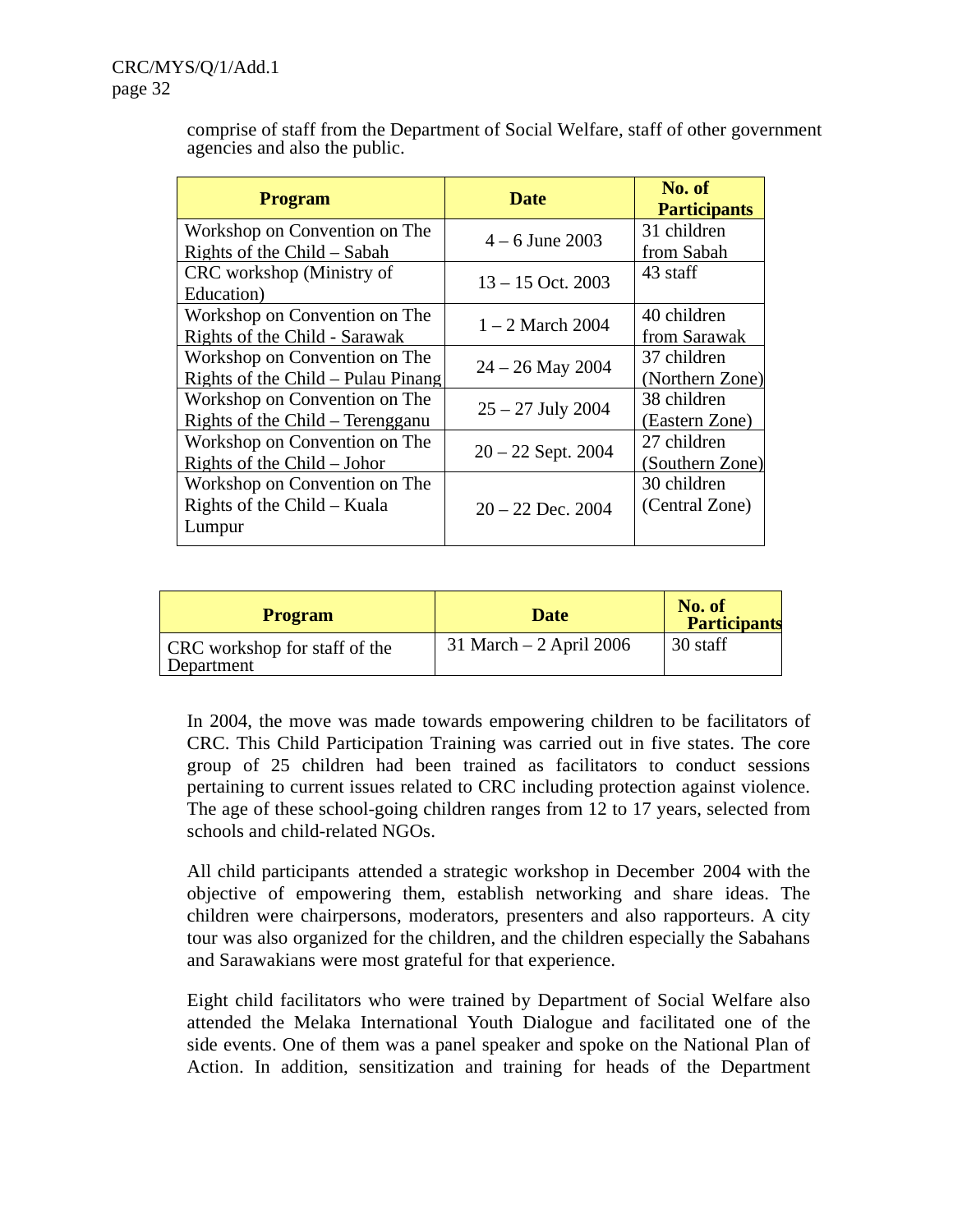were carried out in May 2004. This was to expose senior government officers to the CRC and child participation programmes.

#### **12. Please provide information on the cooperation between the State party and the (inter) national community including non-governmental organization, in the efforts to implement the Convention.**

The Ministry of Women, Family and Community Development (MOWFCD) constantly organizes consultative forums with representatives from the nongovernmental organizations (NGOs). These consultative forums are useful to gather feedback with regard to child related issues addressed in the Convention. The Ministry also provides grants to the NGOs to carry out programmes and activities for the benefit of the children.

## **13. Please indicate the issues affecting children that the State party considers to be priorities requiring the most urgent attention with regard to the implementation of the Convention.**

Will be furnished soon.

## **PART II**

**Please provide the Committee with copies of the text of the Convention on the Rights of the Child in all official languages of the State party as well as in other languages or dialects, when available. If possible, please submit these texts in electronic form.**

The four books of the CRC in four major languages namely English, Malay, Mandarin and Tamil were transmitted to the secretariat.

#### **PART III**

#### **Under this section, the State party is invited to update, when necessary, the information provided in its report with regard to:**

- **new bills or enacted legislation;**
	- i) Child Care Centre Act 1984 [*Act 308*] (Revised 2006)
	- ii) Care Centre Act 1993 [*Act 506*] (Revised 2006)
- **new institutions;**
- **newly implemented policies;**
- **newly implemented programmes and project and their scope.**
- i) Proposed new institutions for children under the  $9^{th}$  Malaysia Plan (2006 2010):